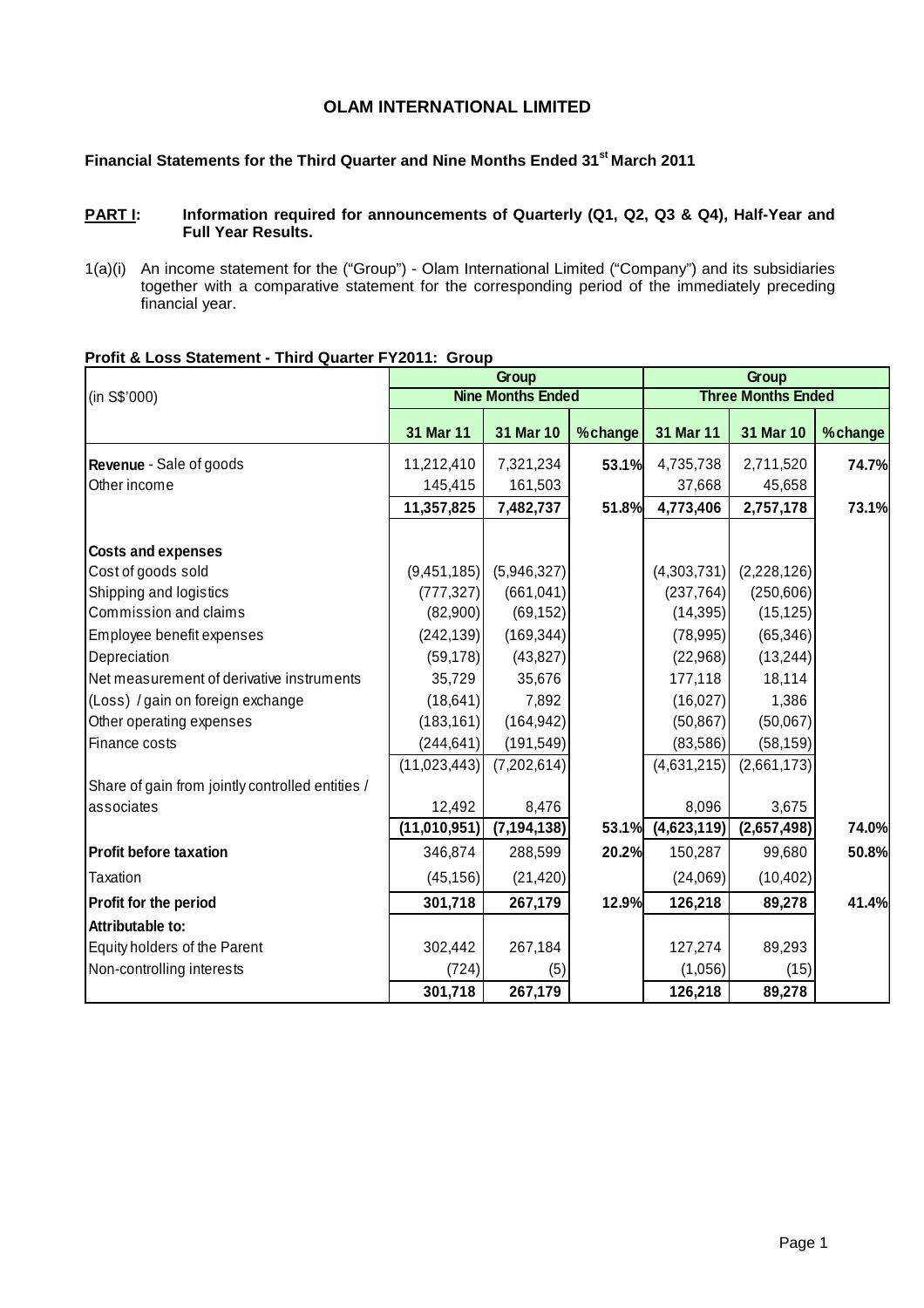1(a)(ii) A statement of comprehensive income for the ("Group") - Olam International Limited ("Company") and its subsidiaries together with a comparative statement for the corresponding period of the immediately preceding financial year.

|                                                                                                    | Group                    |           | Group                     |           |  |  |
|----------------------------------------------------------------------------------------------------|--------------------------|-----------|---------------------------|-----------|--|--|
| (in S\$'000)                                                                                       | <b>Nine Months Ended</b> |           | <b>Three Months Ended</b> |           |  |  |
|                                                                                                    | 31 Mar 11                | 31 Mar 10 | 31 Mar 11                 | 31 Mar 10 |  |  |
| Profit for the period                                                                              | 301,718                  | 267,179   | 126,218                   | 89,278    |  |  |
| <b>Other Comprehensive Income:</b><br>Net (gain) / loss on fair value changes<br>during the period | (344, 380)               | (19, 313) | (100, 113)                | 79,976    |  |  |
| Recognised in the profit and loss account                                                          |                          |           |                           |           |  |  |
| on occurrence of hedged transactions                                                               | 315,034                  | (68, 469) | 118,668                   | (36,600)  |  |  |
| Foreign currency translation adjustment                                                            | (148,975)                | 25,569    | (56, 464)                 | 53,182    |  |  |
| Other comprehensive (loss) /income                                                                 | (178, 321)               | (62, 213) | (37, 909)                 | 96,558    |  |  |
|                                                                                                    |                          |           |                           |           |  |  |
| <b>Total Comprehensive Income</b>                                                                  | 123,397                  | 204,966   | 88,309                    | 185,836   |  |  |
|                                                                                                    |                          |           |                           |           |  |  |
| Attributable to:                                                                                   |                          |           |                           |           |  |  |
| Equity holders of the Parent                                                                       | 124,121                  | 204,971   | 89,365                    | 185,851   |  |  |
| Non-controlling interests                                                                          | (724)                    | (5)       | (1,056)                   | (15)      |  |  |
|                                                                                                    | 123,397                  | 204,966   | 88,309                    | 185,836   |  |  |

## **Statement of Comprehensive Income – Third Quarter FY2011: Group**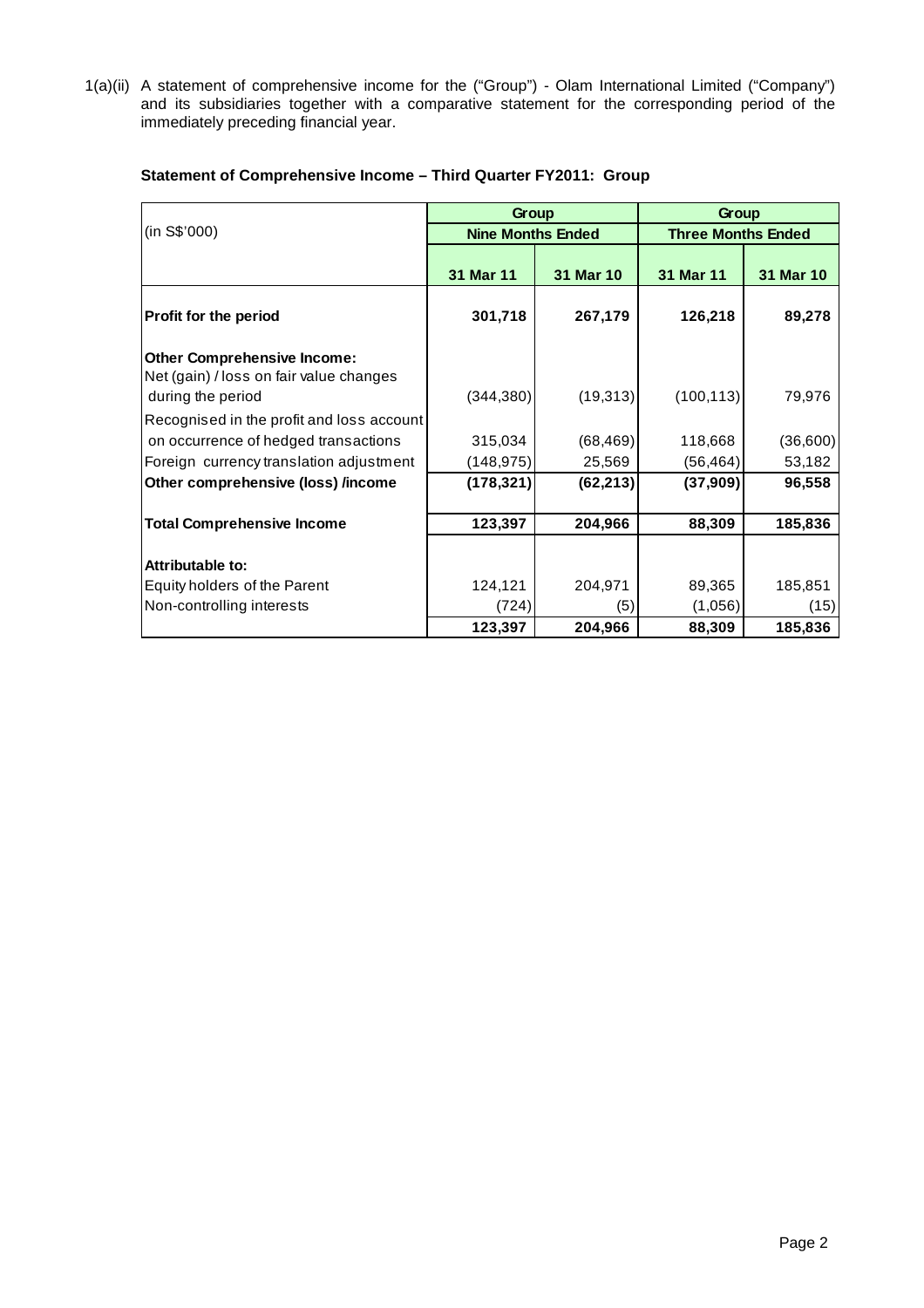1(b)(i) A Balance Sheet (for the Issuer and Group), together with a comparative statement as at the end of the immediately preceding financial year.

| (in S\$'000)                                   | Group        |               | <b>Company</b> |             |
|------------------------------------------------|--------------|---------------|----------------|-------------|
|                                                | 31 Mar 11    | 30 Jun 10     | 31 Mar 11      | 30 Jun 10   |
| <b>Non-current assets</b>                      |              |               |                |             |
| Property, plant and equipment                  | 1,433,908    | 1,054,166     | 3,582          | 4,673       |
| Intangible assets                              | 366,391      | 341,586       | 21,145         | 19,456      |
| <b>Biological Assets</b>                       | 337,750      | 181,883       |                |             |
| Investment in subsidiary companies             |              |               | 800,776        | 789,954     |
| Deferred tax assets                            | 40,823       | 63,978        | 7,628          | 9,697       |
| Interest in jointly controlled entities        | 192,122      | 195,958       | 153,950        | 170,980     |
| Investment in associates                       | 240,767      | 271,279       | 244,409        | 271,422     |
| Long term investments                          |              | 18,752        |                | 18,752      |
| Other non current assets                       | 1,140        | 4,161         |                |             |
|                                                | 2,612,901    | 2,131,763     | 1,231,490      | 1,284,934   |
| <b>Current assets</b>                          |              |               |                |             |
| Amounts due from subsidiary companies          |              |               | 715,033        | 1,340,165   |
| Trade receivables                              | 917,843      | 976,781       | 221,852        | 275,388     |
| Margin accounts with brokers                   |              | 152,815       | 731,109        | 165,164     |
| Inventories                                    | 3,747,290    | 2,584,046     | 944,588        | 461,731     |
| Advance payments to suppliers                  | 474,843      | 237,784       | 198,734        | 85,824      |
| Advance payments to subsidiary companies       |              |               | 1,490,845      | 1,415,482   |
| Other current assets                           | 509,671      | 392,656       | 179,550        | 85,200      |
| Fixed deposits                                 | 19,858       | 259,117       | 13,572         | 247,425     |
| Cash and bank balances                         | 763,969      | 412,426       | 407,472        | 141,232     |
| Fair value of derivative financial instruments | 6,589,130    | 657,270       | 4,837,403      | 595,022     |
|                                                | 13,022,604   | 5,672,895     | 9,740,158      | 4,812,633   |
| <b>Current liabilities</b>                     |              |               |                |             |
| Trade payables and accruals                    | (823, 104)   | (648, 391)    | (230, 701)     | (330, 343)  |
| Other current liabilities                      | (110, 863)   | (98, 651)     | (53, 149)      | (56, 982)   |
| Margin accounts with brokers                   | (117,062)    |               |                |             |
| Amounts due to bankers                         | (3,461,705)  | (2, 295, 568) | (2,481,193)    | (1,560,631) |
| Medium term notes                              | (224, 994)   |               | (224, 994)     |             |
| <b>Convertible Bonds</b>                       | (27, 765)    |               | (27, 765)      |             |
| Provision for taxation                         | (30,603)     | (34, 920)     | (6, 812)       | (16, 319)   |
| Fair value of derivative financial instruments | (5,728,270)  | (608, 046)    | (4,473,509)    | (562,004)   |
|                                                | (10,524,366) | (3,685,576)   | (7,498,123)    | (2,526,279) |
|                                                |              |               |                |             |
| Net current assets                             | 2,498,238    | 1,987,319     | 2,242,035      | 2,286,354   |
|                                                |              |               |                |             |
| <b>Non-current liabilities</b>                 |              |               |                |             |
| Deferred tax liabilities                       | (129, 538)   | (140, 861)    |                |             |
| Long term loan from subsidiary                 |              |               | (53, 395)      |             |
| Term loans from banks                          | (1,764,556)  | (1,228,312)   | (663, 356)     | (1,035,793) |
| Medium term notes                              | (325,005)    | (249, 016)    | (325,005)      | (249, 016)  |
| Convertible Bonds                              | (520, 976)   | (730, 108)    | (520, 976)     | (730, 108)  |
| Other Bonds                                    | (353, 182)   |               | (315, 340)     |             |
|                                                | (3,093,257)  | (2,348,297)   | (1,878,072)    | (2,014,917) |
|                                                |              |               |                |             |
| <b>Net assets</b>                              | 2,017,882    | 1,770,785     | 1,595,453      | 1,556,371   |
| Equity attributable to equity holders of the   |              |               |                |             |
| Parent                                         |              |               |                |             |
| Share capital                                  | 1,318,705    | 1,201,581     | 1,318,705      | 1,201,581   |
| Reserves                                       | 644,734      | 570,348       | 276,748        | 354,790     |
|                                                | 1,963,439    | 1,771,929     | 1,595,453      | 1,556,371   |
| Non-controlling Interests                      | 54,443       | (1, 144)      |                |             |
| <b>Total equity</b>                            | 2,017,882    | 1,770,785     | 1,595,453      | 1,556,371   |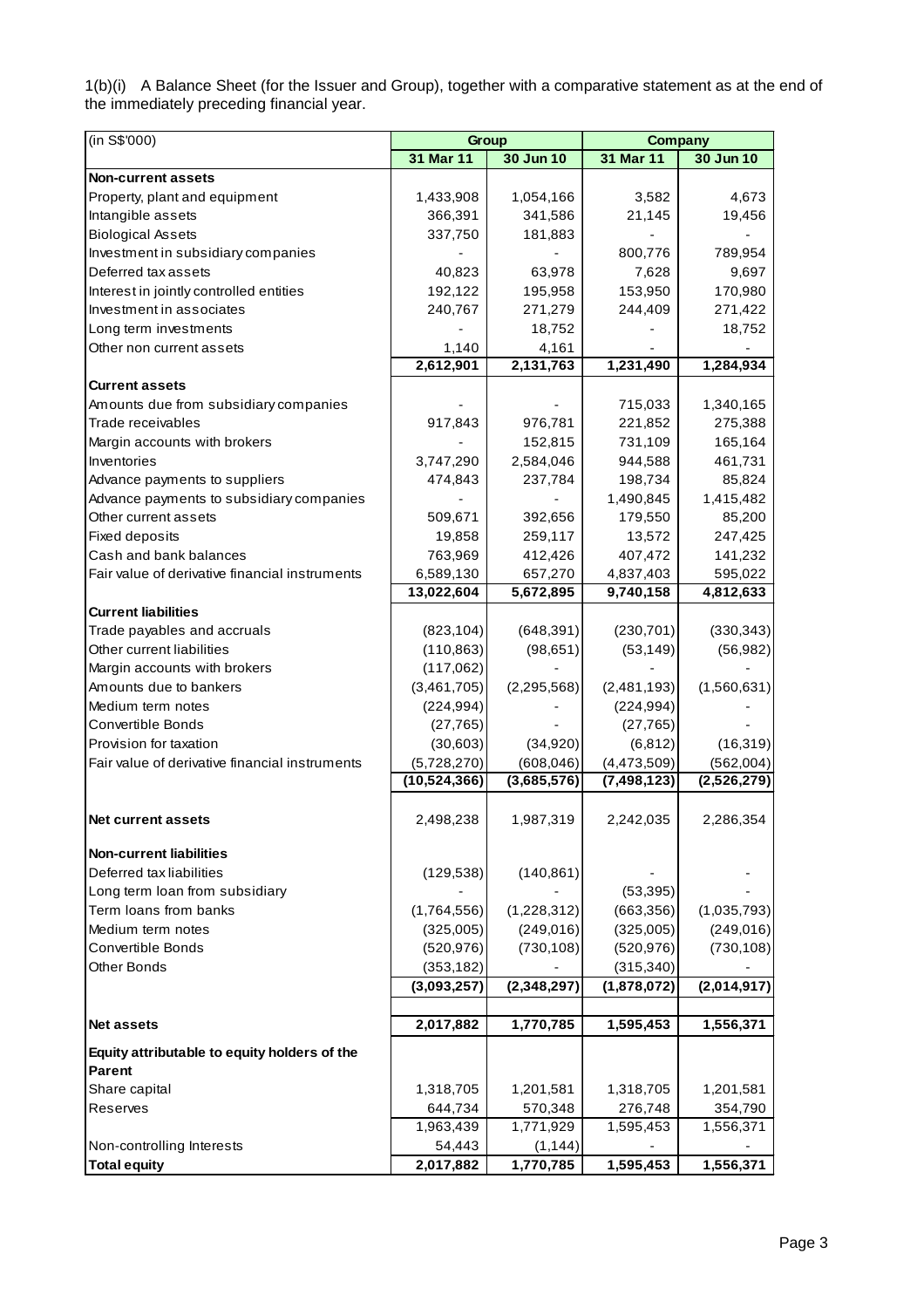1(b)(ii) Aggregate amount of Group's borrowings and debt securities.

# **Amounts repayable in one year or less or on demand**

|                            |                | 31 Mar 11        | <b>30 Jun 10</b>         |                  |  |
|----------------------------|----------------|------------------|--------------------------|------------------|--|
|                            | <b>Secured</b> | <b>Unsecured</b> | <b>Secured</b>           | <b>Unsecured</b> |  |
|                            | (in S\$'000)   | (in S\$'000)     | (in S\$'000)             | (in S\$'000)     |  |
| Overdrafts                 |                | 198,488          |                          | 167,611          |  |
| Loans                      |                | 3,263,217        | 11.276                   | 2,116,681        |  |
| <b>I</b> Medium Term Notes |                | 224,994          | $\overline{\phantom{a}}$ |                  |  |
| Convertible Bonds          |                | 27.765           | $\blacksquare$           |                  |  |
| <b>Total</b>               | -              | 3,714,464        | 11,276                   | 2,284,292        |  |

# **Amounts repayable after one year**

|                          |                          | 31 Mar 11        | 30 Jun 10                |                  |  |
|--------------------------|--------------------------|------------------|--------------------------|------------------|--|
|                          | <b>Secured</b>           | <b>Unsecured</b> | <b>Secured</b>           | <b>Unsecured</b> |  |
|                          | (in S\$'000)             | (in S\$'000)     | (in S\$'000)             | (in S\$'000)     |  |
| Medium / Long Term Loans |                          | 1,764,556        |                          | 1,228,312        |  |
| Medium Term Notes        |                          | 325,005          |                          | 249,016          |  |
| Convertible Bonds        | $\overline{\phantom{0}}$ | 520,976          | $\overline{\phantom{a}}$ | 730,108          |  |
| <b>Other Bonds</b>       |                          | 353,182          |                          |                  |  |
| <b>Total</b>             |                          | 2,963,719        | ۰                        | 2,207,436        |  |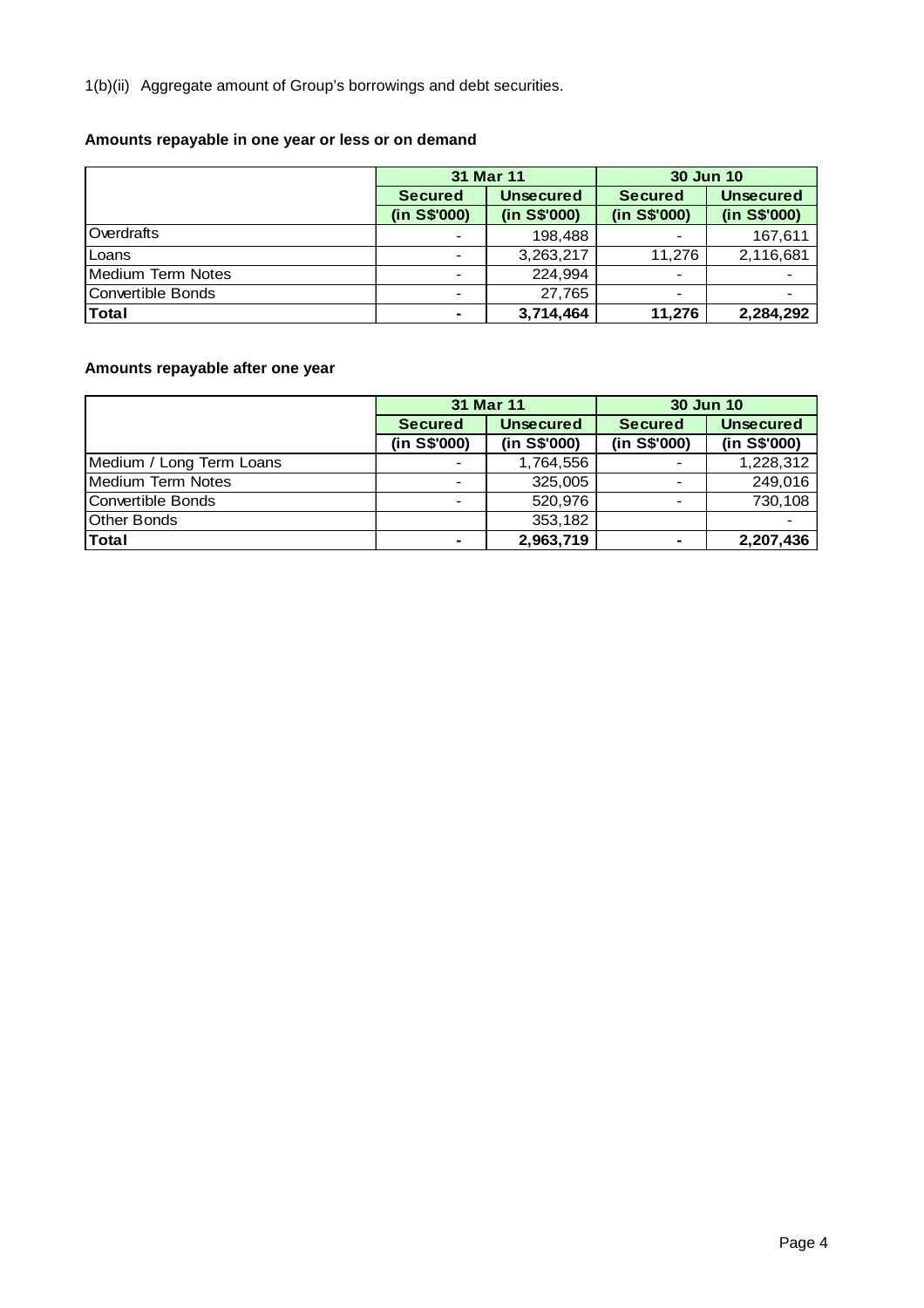1(c) A Cash Flow Statement (for the Group), together with a comparative statement for the corresponding period of the immediately preceding financial year is as follows:

|                                                                  | Group                    |            | Group                     |            |
|------------------------------------------------------------------|--------------------------|------------|---------------------------|------------|
| (in S\$'000)                                                     | <b>Nine Months Ended</b> |            | <b>Three Months Ended</b> |            |
|                                                                  | 31 Mar 11                | 31 Mar 10  | 31 Mar 11                 | 31 Mar 10  |
| Cash flow from operating activities                              |                          |            |                           |            |
| <b>Profit before taxation</b>                                    | 346,874                  | 288,599    | 150,287                   | 99,680     |
| Adjustments for:                                                 |                          |            |                           |            |
| Share of results from jointly controlled entities / associates   | (12, 492)                | (8, 476)   | (8,096)                   | (3,675)    |
| Fair value of biological assets                                  | (45, 789)                |            | (18,603)                  |            |
| Depreciation of property, plant and equipment                    | 59,178                   | 43,827     | 22,968                    | 13,244     |
| Loss/ (gain) on disposal of property, plant and equipment        | 3,740                    | (139)      | 1,300                     | (400)      |
| Net measurement of derivative instruments                        | (35, 729)                | (35, 676)  | (177, 118)                | (18, 114)  |
| Amortisation of intangible assets                                | 4,063                    | 1,622      | 2,201                     | 311        |
| Cost of share-based payments                                     | 19,215                   | 8,697      | 4,650                     | 3,282      |
| Interest income                                                  | (19,256)                 | (13,292)   | (7,328)                   | (1,595)    |
| Interest expense                                                 | 244,641                  | 191,549    | 83,586                    | 58,159     |
| Negative goodwill arising from acquisitions                      | (41, 832)                | (96, 606)  | (5,382)                   | (5,547)    |
| Operating cash flow before reinvestment in working capital       | 522,613                  | 380,105    | 48,465                    | 145,345    |
| (Increase) / decrease in inventories                             | (1, 166, 881)            | (659, 491) | (296, 632)                | 75,756     |
| (Increase) / decrease in trade & other receivables               | (1, 111, 643)            | 16,963     | (767, 012)                | (199, 649) |
| (Increase) / decrease in advance payments to suppliers           | (255,900)                | (169, 812) | (67, 279)                 | 857        |
| (Increase) / decrease in margin account with brokers             | 254,669                  | (30, 775)  | 710,651                   | 173,488    |
| Increase / (decrease) in trade & other payables                  | 223,052                  | (228, 604) | 226,271                   | (21, 106)  |
| Cash flow (used in) / generated from operations                  | (1,534,090)              | (691, 614) | (145, 536)                | 174,691    |
| Interest income received                                         | 19,256                   |            | 7,328                     | (11,696)   |
| Interest expense paid                                            | (237, 523)               | (198, 787) | (103, 574)                | (74, 904)  |
| Tax (paid) / refund                                              | (25,080)                 | (8,510)    | 334                       | 1,841      |
| Net cash flow (used in) / generated from operating activities    | (1,777,437)              | (898, 911) | (241, 448)                | 89,932     |
| Cash flow from investing activities                              |                          |            |                           |            |
| Proceeds from disposal of property, plant and equipment          | 11,988                   | 7,947      | 3,215                     |            |
| Purchase of property, plant and equipment                        | (302, 389)               | (143, 975) | (42, 681)                 | (82, 689)  |
| Acquisition of subsidiaries - net of cash acquired               | (411, 630)               | (634, 412) | (314, 839)                | (362, 100) |
| Investment in jointly controlled entities / associates           |                          | (107, 720) |                           |            |
| Net cash flow(used in) / generated from investing activities     | (702, 031)               | (878, 160) | (354, 305)                | (444, 789) |
| Cash flow from financing activities                              |                          |            |                           |            |
| Proceeds from loans from banks                                   | 1,880,276                | 636,793    | 370,117                   | 124,675    |
| Proceeds from issuance of shares on exercise of share options    | 22,841                   | 8,430      | 7,661                     | 854        |
| Proceeds from issuance of shares for cash                        |                          | 437,389    |                           |            |
| Proceeds from issuance of bonds                                  | 328,750                  | 683,412    |                           |            |
| Dividends paid on ordinary shares by the Company                 | (53, 139)                | (96,054)   |                           | (40, 381)  |
| Proceeds from issuance of medium term notes                      | 325,763                  | 219,517    | 254,247                   | 219,523    |
| Net cash flow provided by financing activities                   | 2,504,491                | 1,889,487  | 632,025                   | 304,671    |
| Net effect of exchange rate changes on cash and cash equivalents | 56,384                   | 38,050     | 14,040                    | 61,615     |
| Net increase in cash and cash equivalents                        | 81,407                   | 150,467    | 50,312                    | 11,428     |
| Cash and cash equivalents at the beginning of the period         | 503,932                  | 268,677    | 535,027                   | 407,716    |
| Cash and cash equivalents* at the end of the period              | 585,339                  | 419,144    | 585,339                   | 419,144    |

\*Cash and cash equivalents include cash and bank balances, fixed deposits less overdrafts.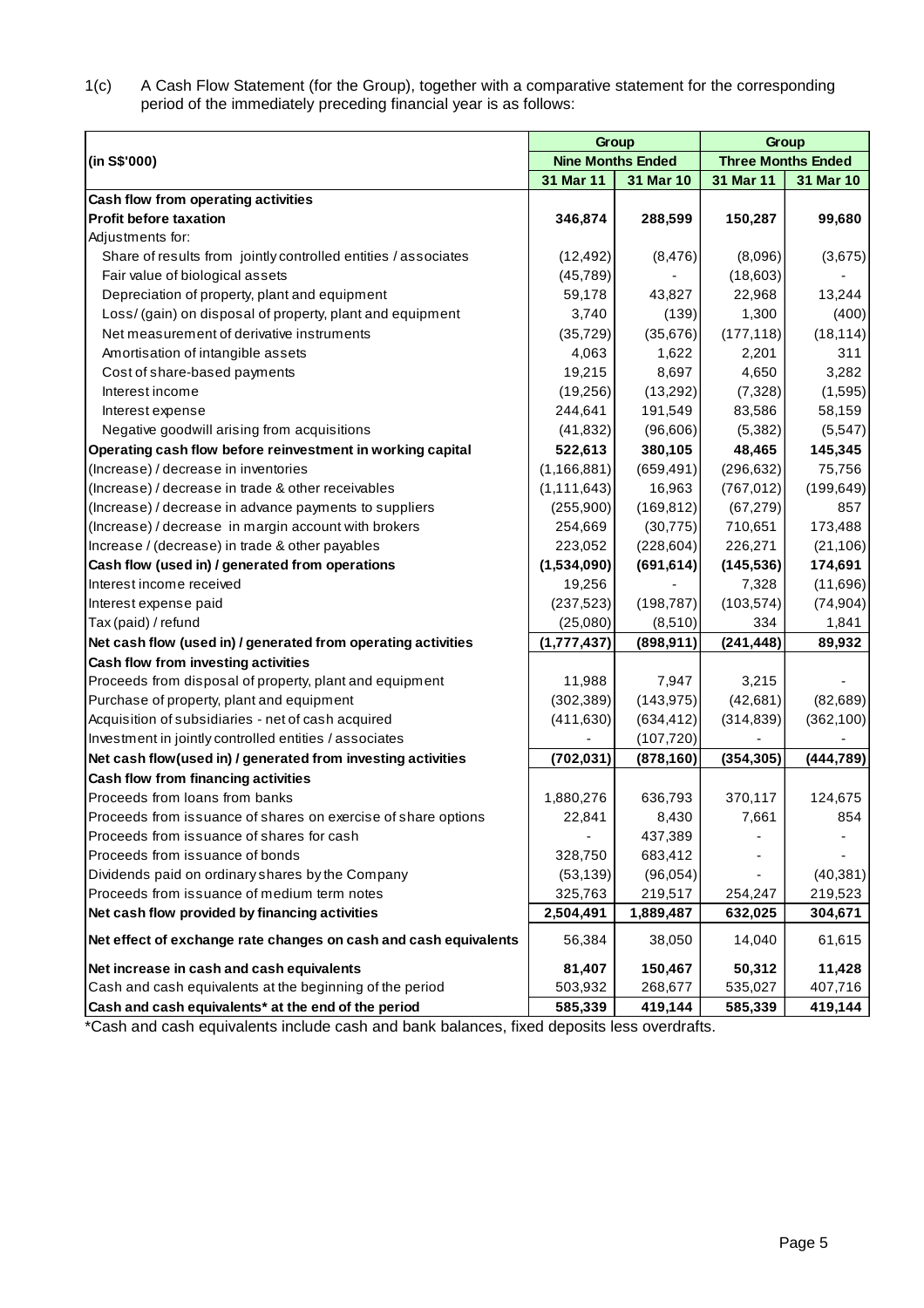1(d)(i) A statement (for the Issuer and Group) showing either (i) all changes in equity, or (ii) changes in equity other than those arising from capitalisation issues and distributions to shareholders, together with a comparative statement for the corresponding period of the immediately preceding financial year.

|                                                 |           | Attributable to equity holders of the Parent |                    |                 |                 |                 |                 |              |                    |               |
|-------------------------------------------------|-----------|----------------------------------------------|--------------------|-----------------|-----------------|-----------------|-----------------|--------------|--------------------|---------------|
|                                                 |           |                                              | Foreign            |                 |                 |                 |                 |              | Non-               |               |
|                                                 | Share     | Capital                                      | Currency           | Fair Value      | Share-based     | Revenue         | <b>Total</b>    | <b>Total</b> | <b>Controlling</b> | <b>Total</b>  |
| <b>Group 9 Months</b>                           | Capital   | <b>Reserves</b>                              | <b>Translation</b> | Adjustment      | Compensation    | <b>Reserves</b> | <b>Reserves</b> |              | <b>Interest</b>    | <b>Equity</b> |
|                                                 |           |                                              | <b>Reserves</b>    | <b>Reserves</b> | <b>Reserves</b> |                 |                 |              |                    |               |
|                                                 | \$'000    | \$'000                                       | \$'000             | \$'000          | \$'000          | \$'000          | \$'000          | \$'000       | \$'000             | \$'000        |
| At 31 March 2011:                               |           |                                              |                    |                 |                 |                 |                 |              |                    |               |
| At 1 July 2010                                  | 1,201,581 | 145,688                                      | (166, 452)         | (248, 415)      | 30,203          | 809,324         | 570,348         | 1,771,929    | (1, 144)           | 1,770,785     |
| Profit for the period                           |           |                                              |                    |                 |                 | 302,442         | 302,442         | 302,442      | (724)              | 301,718       |
| Other comprehensive income for the period       |           |                                              | (148.975)          | (29, 346)       |                 |                 | (178, 321)      | (178, 321)   |                    | (178, 321)    |
| Total comprehensive income for the period       |           |                                              | (148, 975)         | (29, 346)       |                 | 302,442         | 124,121         | 124,121      | (724)              | 123,397       |
| Dividends on ordinary shares                    |           |                                              |                    |                 |                 | (53, 139)       | (53, 139)       | (53, 139)    |                    | (53, 139)     |
| Share-based expense                             |           |                                              |                    |                 | 19,215          |                 | 19,215          | 19,215       |                    | 19,215        |
| Issue of shares upon conversion of bonds        | 94,283    | (15, 811)                                    |                    |                 |                 |                 | (15, 811)       | 78,472       |                    | 78.472        |
| Issue of shares on exercise of share option     | 22,841    |                                              |                    |                 |                 |                 |                 | 22,841       |                    | 22,841        |
| Acquisition of subsidiary company and capital   |           |                                              |                    |                 |                 |                 |                 |              |                    |               |
| infusion in subsidiary companies                |           |                                              |                    |                 |                 |                 |                 |              | 56,311             | 56.311        |
| At 31 March 2011                                | 1,318,705 | 129.877                                      | (315, 427)         | (277, 761)      | 49,418          | 1.058.627       | 644.734         | 1,963,439    | 54,443             | 2,017,882     |
| At 31 March 2010:                               |           |                                              |                    |                 |                 |                 |                 |              |                    |               |
| At 1 July 2009                                  | 708,586   | 24,450                                       | (85,035)           | (179, 943)      | 17,765          | 560,023         | 337,260         | 1,045,846    | 46                 | 1,045,892     |
| Profit for the period                           |           |                                              |                    |                 |                 | 267,184         | 267,184         | 267,184      | (5)                | 267,179       |
| Other comprehensive Income for the period       |           |                                              | 25,569             | (87, 782)       |                 |                 | (62, 213)       | (62, 213)    |                    | (62, 213)     |
| Total comprehensive Income for the period       |           |                                              | 25,569             | (87, 782)       |                 | 267,184         | 204,971         | 204,971      | (5)                | 204,966       |
| Dividends on ordinary shares                    |           |                                              |                    |                 |                 | (110, 168)      | (110, 168)      | (110, 168)   |                    | (110, 168)    |
| Share-based expense                             |           |                                              |                    |                 | 8.697           |                 | 8.697           | 8.697        |                    | 8.697         |
| Issue of shares for cash                        | 437,389   |                                              |                    |                 |                 |                 |                 | 437,389      |                    | 437,389       |
| Issue of shares on exercise of share option     | 8,430     |                                              |                    |                 |                 |                 |                 | 8,430        |                    | 8,430         |
| Issue of shares under the Scrip Dividend Scheme | 14,114    |                                              |                    |                 |                 |                 |                 | 14,114       |                    | 14,114        |
| Issue of shares upon conversion of bonds        | 30,429    | (3, 149)                                     |                    |                 |                 |                 | (3, 149)        | 27,280       |                    | 27,280        |
| Equity portion of Convertible bonds             |           | 124,387                                      |                    |                 |                 |                 | 124,387         | 124,387      |                    | 124,387       |
| At 31 March 2010                                | 1,198,948 | 145,688                                      | (59, 466)          | (267, 725)      | 26,462          | 717,039         | 561,998         | 1,760,946    | 41                 | 1,760,987     |

|                                                 |           |                          |                    |                   | Attributable to equity holders of the Parent |                 |                 |               |
|-------------------------------------------------|-----------|--------------------------|--------------------|-------------------|----------------------------------------------|-----------------|-----------------|---------------|
|                                                 |           |                          | Foreign            |                   |                                              |                 |                 |               |
|                                                 | Share     | Capital                  | Currency           | <b>Fair Value</b> | Share-based                                  | Revenue         | <b>Total</b>    | <b>Total</b>  |
| <b>Company 9 Months</b>                         | Capital   | <b>Reserves</b>          | <b>Translation</b> | Adjustment        | Compensation                                 | <b>Reserves</b> | <b>Reserves</b> | <b>Equity</b> |
|                                                 |           |                          | <b>Reserves</b>    | <b>Reserves</b>   | <b>Reserves</b>                              |                 |                 |               |
|                                                 | \$'000    | \$'000                   | \$'000             | \$'000            | \$'000                                       | \$'000          | \$'000          | \$'000        |
| At 31 March 2011:                               |           |                          |                    |                   |                                              |                 |                 |               |
| At 1 July 2010                                  | 1,201,581 | 145,688                  | (80, 321)          | (264, 403)        | 30,203                                       | 523,623         | 354,790         | 1,556,371     |
| Profit for the period                           |           |                          |                    |                   |                                              | 170,309         | 170,309         | 170,309       |
| Other comprehensive income for the period       |           |                          | (169, 399)         | (29, 217)         |                                              |                 | (198, 616)      | (198, 616)    |
| Total comprehensive income for the period       |           | ä,                       | (169, 399)         | (29, 217)         |                                              | 170,309         | (28, 307)       | (28, 307)     |
| Dividends on ordinary shares                    |           |                          |                    |                   |                                              | (53, 139)       | (53, 139)       | (53, 139)     |
| Share-based expense                             |           |                          |                    |                   | 19,215                                       |                 | 19,215          | 19,215        |
| Issue of shares up on conversion of bonds       | 94,283    | (15, 811)                |                    |                   |                                              |                 | (15, 811)       | 78,472        |
| Issue of shares on exercise of share option     | 22,841    |                          |                    |                   |                                              |                 |                 | 22,841        |
| At 31 March 2011                                | 1,318,705 | 129,877                  | (249, 720)         | (293, 620)        | 49,418                                       | 640,793         | 276,748         | 1,595,453     |
| At 31 March 2010:                               |           |                          |                    |                   |                                              |                 |                 |               |
| At 1 July 2009                                  | 708,586   | 24,450                   | (41, 562)          | (220, 167)        | 17,765                                       | 440,779         | 221,265         | 929,851       |
| Profit for the period                           |           |                          |                    |                   |                                              | 201,024         | 201,024         | 201,024       |
| Other comprehensive Income for the period       |           | $\overline{\phantom{a}}$ | (44, 596)          | (47, 748)         | $\blacksquare$                               |                 | (92, 344)       | (92, 344)     |
| Total comprehensive Income for the period       |           | ٠                        | (44, 596)          | (47, 748)         | ٠                                            | 201,024         | 108,680         | 108,680       |
| Dividends on ordinary shares                    |           |                          |                    |                   |                                              | (110, 168)      | (110, 168)      | (110, 168)    |
| Share-based expense                             |           |                          |                    |                   | 8,697                                        |                 | 8,697           | 8,697         |
| Issue of shares for cash                        | 437,389   |                          |                    |                   |                                              |                 |                 | 437,389       |
| Issue of shares on exercise of share option     | 8,430     |                          |                    |                   |                                              |                 |                 | 8,430         |
| Issue of shares under the Scrip Dividend Scheme | 14,114    |                          |                    |                   |                                              |                 |                 | 14,114        |
| Issue of shares upon conversion of bonds        | 30,429    | (3, 149)                 |                    |                   |                                              |                 | (3, 149)        | 27,280        |
| Equity portion of Convertible bonds             |           | 124,387                  |                    |                   |                                              |                 | 124,387         | 124,387       |
| At 31 March 2010                                | 1,198,948 | 145.688                  | (86, 158)          | (267, 915)        | 26,462                                       | 531,635         | 349,712         | 1,548,660     |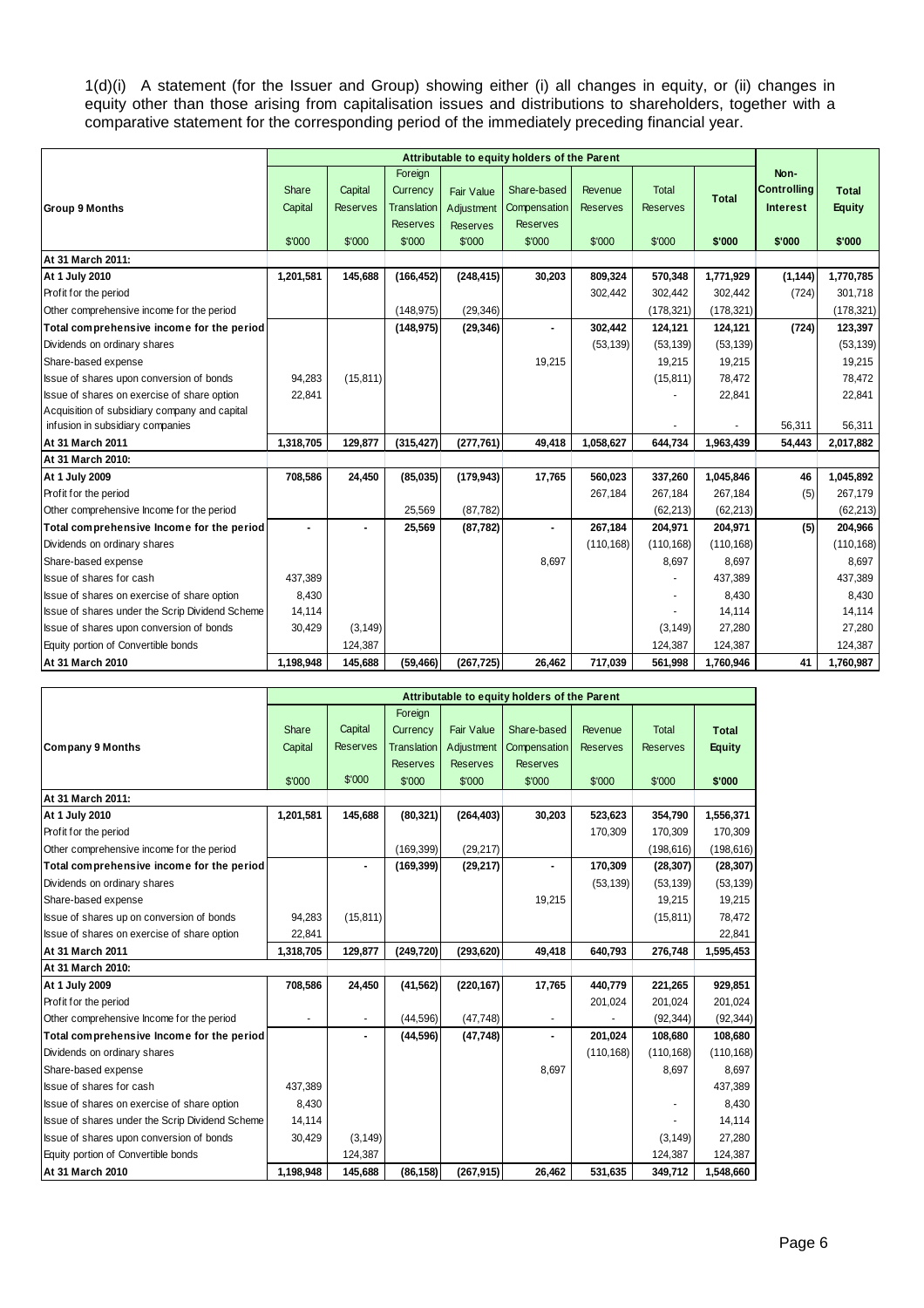|                                                 |           | Attributable to equity holders of the Parent |                    |                   |                 |                 |                 |              |                    |               |
|-------------------------------------------------|-----------|----------------------------------------------|--------------------|-------------------|-----------------|-----------------|-----------------|--------------|--------------------|---------------|
|                                                 |           |                                              | Foreign            |                   |                 |                 |                 |              | Non-               |               |
|                                                 | Share     | Capital                                      | Currency           | <b>Fair Value</b> | Share-based     | Revenue         | <b>Total</b>    | <b>Total</b> | <b>Controlling</b> | <b>Total</b>  |
| <b>Group 3 Months</b>                           | Capital   | <b>Reserves</b>                              | <b>Translation</b> | Adjustment        | Compensation    | <b>Reserves</b> | <b>Reserves</b> |              | <b>Interest</b>    | <b>Equity</b> |
|                                                 |           |                                              | <b>Reserves</b>    | <b>Reserves</b>   | <b>Reserves</b> |                 |                 |              |                    |               |
|                                                 | \$'000    | \$'000                                       | \$'000             | \$'000            | \$'000          | \$'000          | \$'000          | \$'000       | \$'000             | \$'000        |
| At 31 March 2011:                               |           |                                              |                    |                   |                 |                 |                 |              |                    |               |
| At 1 January 2011                               | 1,311,044 | 129,877                                      | (258, 963)         | (296, 316)        | 44,768          | 931,353         | 550,719         | 1,861,763    | 41,221             | 1,902,984     |
| Profit for the period                           |           |                                              |                    |                   |                 | 127,274         | 127,274         | 127,274      | (1,056)            | 126,218       |
| Other comprehensive income for the period       |           |                                              | (56, 464)          | 18,555            |                 |                 | (37,909)        | (37,909)     |                    | (37,909)      |
| Total comprehensive Income for the period       |           |                                              | (56, 464)          | 18,555            |                 | 127,274         | 89,365          | 89,365       | (1,056)            | 88,309        |
| Dividends on ordinary shares                    |           |                                              |                    |                   |                 |                 |                 |              |                    |               |
| Share-based expense                             |           |                                              |                    |                   | 4,650           |                 | 4,650           | 4,650        |                    | 4,650         |
| Issue of shares up on conversion of bonds       |           |                                              |                    |                   |                 |                 |                 |              |                    |               |
| Issue of shares on exercise of share option     | 7,661     |                                              |                    |                   |                 |                 |                 | 7,661        |                    | 7,661         |
| Acquisition of subsidiary company and capital   |           |                                              |                    |                   |                 |                 |                 |              |                    |               |
| infusion in subsidiary companies                |           |                                              |                    |                   |                 |                 |                 |              | 14,278             | 14,278        |
| At 31 March 2011                                | 1,318,705 | 129,877                                      | (315, 427)         | (277, 761)        | 49,418          | 1,058,627       | 644,734         | 1,963,439    | 54,443             | 2,017,882     |
| At 31 March 2010:                               |           |                                              |                    |                   |                 |                 |                 |              |                    |               |
| At 1 January 2010                               | 1,182,159 | 147,298                                      | (112, 648)         | (311, 101)        | 23,180          | 668,126         | 414,855         | 1,597,014    | 56                 | 1,597,070     |
| Profit for the period                           |           |                                              |                    |                   |                 | 89,293          | 89,293          | 89,293       | (15)               | 89,278        |
| Other comprehensive Income for the period       |           |                                              | 53,182             | 43,376            |                 |                 | 96,558          | 96,558       |                    | 96,558        |
| Total comprehensive Income for the period       |           |                                              | 53,182             | 43,376            |                 | 89,293          | 185,851         | 185,851      | (15)               | 185,836       |
| Dividends on ordinary shares                    |           |                                              |                    |                   |                 | (40, 380)       | (40, 380)       | (40, 380)    |                    | (40, 380)     |
| Share-based expense                             |           |                                              |                    |                   | 3,282           |                 | 3,282           | 3,282        |                    | 3,282         |
| Issue of shares on exercise of share option     | 855       |                                              |                    |                   |                 |                 |                 | 855          |                    | 855           |
| Issue of shares under the Scrip Dividend Scheme |           |                                              |                    |                   |                 |                 |                 |              |                    |               |
| Issue of shares upon conversion of bonds        | 15,934    | (1,610)                                      |                    |                   |                 |                 | (1,610)         | 14,324       |                    | 14,324        |
| At 31 March 2010                                | 1,198,948 | 145,688                                      | (59, 466)          | (267, 725)        | 26,462          | 717,039         | 561,998         | 1,760,946    | 41                 | 1,760,987     |

|                                             | Attributable to equity holders of the Parent |                 |                    |                   |                 |                 |                 |               |
|---------------------------------------------|----------------------------------------------|-----------------|--------------------|-------------------|-----------------|-----------------|-----------------|---------------|
|                                             |                                              |                 | Foreign            |                   |                 |                 |                 |               |
|                                             | Share                                        | Capital         | Currency           | <b>Fair Value</b> | Share-based     | Revenue         | <b>Total</b>    | <b>Total</b>  |
| Company 3 Months                            | Capital                                      | <b>Reserves</b> | <b>Translation</b> | Adjustment        | Compensation    | <b>Reserves</b> | <b>Reserves</b> | <b>Equity</b> |
|                                             |                                              |                 | <b>Reserves</b>    | <b>Reserves</b>   | <b>Reserves</b> |                 |                 |               |
|                                             | \$'000                                       | \$'000          | \$'000             | \$'000            | \$'000          | \$'000          | \$'000          | \$'000        |
| At 31 March 2011:                           |                                              |                 |                    |                   |                 |                 |                 |               |
| At 1 January 2011                           | 1,311,044                                    | 129,877         | (216, 497)         | (302, 955)        | 44,768          | 478,656         | 133,849         | 1,444,893     |
| Profit for the period                       |                                              |                 |                    |                   |                 | 162,137         | 162,137         | 162,137       |
| Other comprehensive income for the period   |                                              |                 | (33, 223)          | 9,335             |                 |                 | (23, 888)       | (23, 888)     |
| Total comprehensive Income for the period   |                                              |                 | (33, 223)          | 9,335             |                 | 162,137         | 138,249         | 138,249       |
| Share-based expense                         |                                              |                 |                    |                   | 4,650           |                 | 4,650           | 4,650         |
| Issue of shares on exercise of share option | 7,661                                        |                 |                    |                   |                 |                 |                 | 7,661         |
| At 31 March 2011                            | 1,318,705                                    | 129,877         | (249, 720)         | (293, 620)        | 49,418          | 640,793         | 276,748         | 1,595,453     |
| At 31 March 2010:                           |                                              |                 |                    |                   |                 |                 |                 |               |
| At 1 January 2010                           | 1,182,159                                    | 147,298         | (75, 527)          | (365, 575)        | 23,180          | 426,772         | 156,148         | 1,338,307     |
| Profit for the period                       |                                              |                 |                    |                   |                 | 145,243         | 145,243         | 145,243       |
| Other comprehensive Income for the period   |                                              |                 | (10, 631)          | 97,660            |                 |                 | 87,029          | 87,029        |
| Total comprehensive Income for the period   |                                              |                 | (10, 631)          | 97,660            |                 | 145,243         | 232,272         | 232,272       |
| Dividends on ordinary shares                |                                              |                 |                    |                   |                 | (40, 380)       | (40, 380)       | (40, 380)     |
| Share-based expense                         |                                              |                 |                    |                   | 3,282           |                 | 3,282           | 3,282         |
| Issue of shares on exercise of share option | 855                                          |                 |                    |                   |                 |                 |                 | 855           |
| Issue of shares upon conversion of bonds    | 15,934                                       | (1,610)         |                    |                   |                 |                 | (1,610)         | 14,324        |
| At 31 March 2010                            | 1,198,948                                    | 145,688         | (86, 158)          | (267, 915)        | 26,462          | 531,635         | 349,712         | 1,548,660     |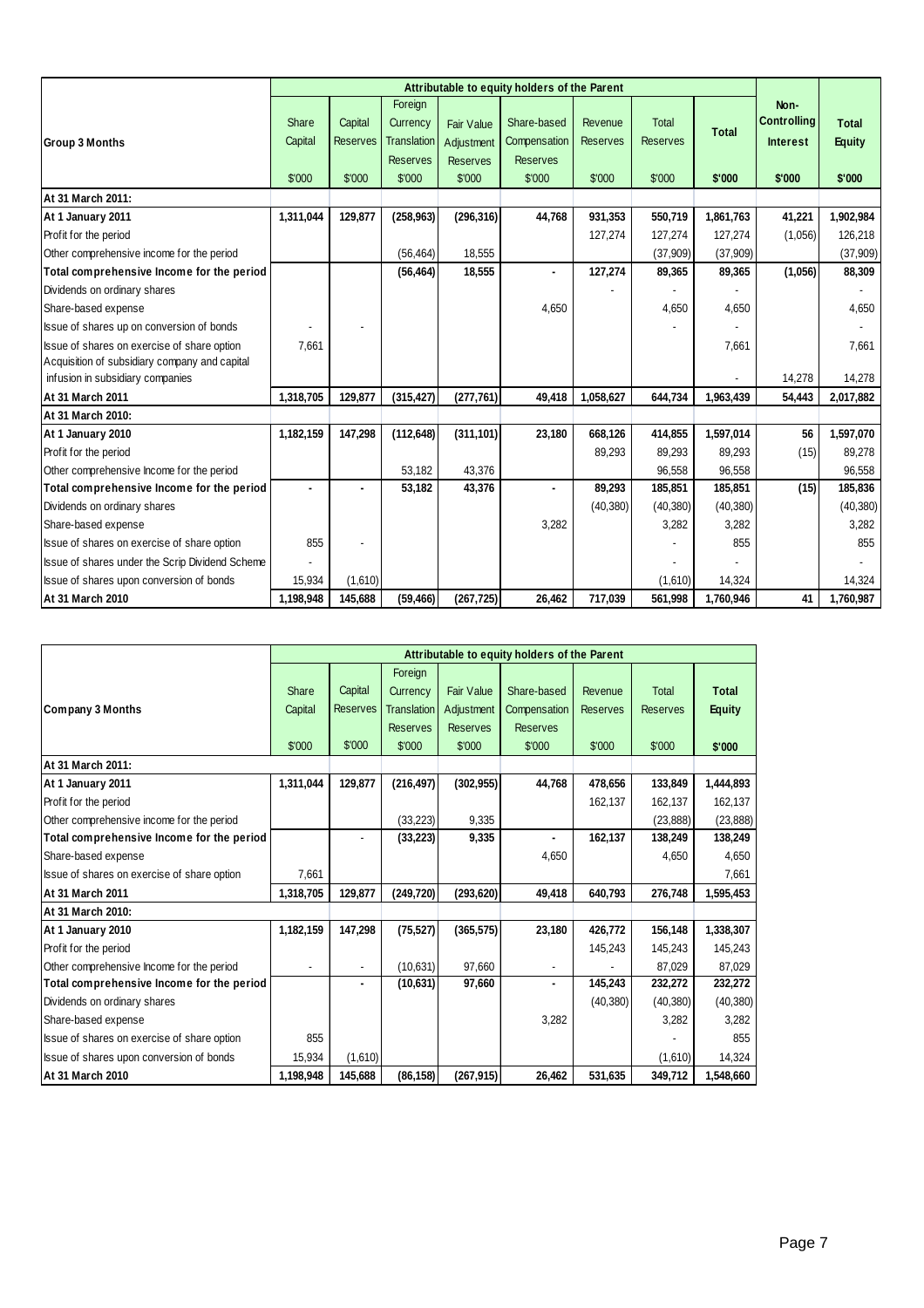1(d)(ii) Details of any changes in the company's share capital arising from rights issue, bonus issue, share buy-backs, exercise of share options or warrants, conversion of other issues of equity securities, issue of shares for cash or as consideration for acquisition or for any other purpose since the end of the previous period reported on. State also the number of shares that may be issued on conversion of all the outstanding convertibles, as well as the number of shares held as treasury shares, if any, against the total number of issued shares excluding treasury shares of the issuer, as at the end of the current financial period reported on and as at the end of the corresponding period of the immediately preceding financial year.

|                                                    | <b>Jan - Mar 11</b> | <b>Jan - Mar 10</b> |
|----------------------------------------------------|---------------------|---------------------|
| <b>Issue of Shares under Scrip Dividend Scheme</b> | -                   |                     |
| Issue of Shares upon conversion of Bonds           | -                   | 10,418,000          |
| Issue of shares on exercise of share options       | 5.067.270           | 517.000             |

|                                                          | <b>Mar 11</b> | <b>Mar 10</b> |
|----------------------------------------------------------|---------------|---------------|
| Shares to be issued upon exercise of:                    |               |               |
| Conversion right of convertible bonds                    | 240.123.414   | 335,114,038   |
| Share options                                            | 104.468.660   | 112.241.316   |
| Total no. of shares to be issued as at the end of period | 344.592.074   | 447,355,354   |

1(d)(iii) To show the total number of issued shares excluding treasury shares as at the end of the current financial period and as at the end of the immediately preceding year.

|                                                         | <b>Mar 11</b> | <b>Jun 10</b> |
|---------------------------------------------------------|---------------|---------------|
| Issued, fully paid share capital:                       |               |               |
| Balance no. of shares as at the beginning of period     | 2,020,759,705 | 1,715,894,324 |
| <b>Issue of Shares for cash</b>                         |               | 273,459,000   |
| Issue of Shares under Scrip Dividend Scheme             |               | 5,633,004     |
| Issue of Shares on conversion of Bonds                  | 94,959,097    | 18,911,168    |
| Issue of Shares on exercise of share options            | 14,635,456    | 6,862,209     |
| Total no. of shares outstanding as at the end of period | 2,130,354,258 | 2,020,759,705 |

1(d)(iv) A statement showing all sales, transfers, disposal, cancellation and/or use of treasury shares as at the end of the current financial period reported on.

N/A

2. Whether the figures have been audited or reviewed and in accordance with which auditing standard or practice.

The financial statements presented above have not been audited or reviewed.

3. Where the figures have been audited or reviewed, the auditors' report (including any qualifications or emphasis of a matter).

N/A

4. Whether the same accounting policies and methods of computation as in the issuer's most recently audited annual financial statements have been applied.

 The adoption of the new and revised accounting standards that became applicable from 1 July 2010 did not result in substantial changes to the Group accounting policies, which are consistent with those used in the audited financial statements as at 30 June 2010.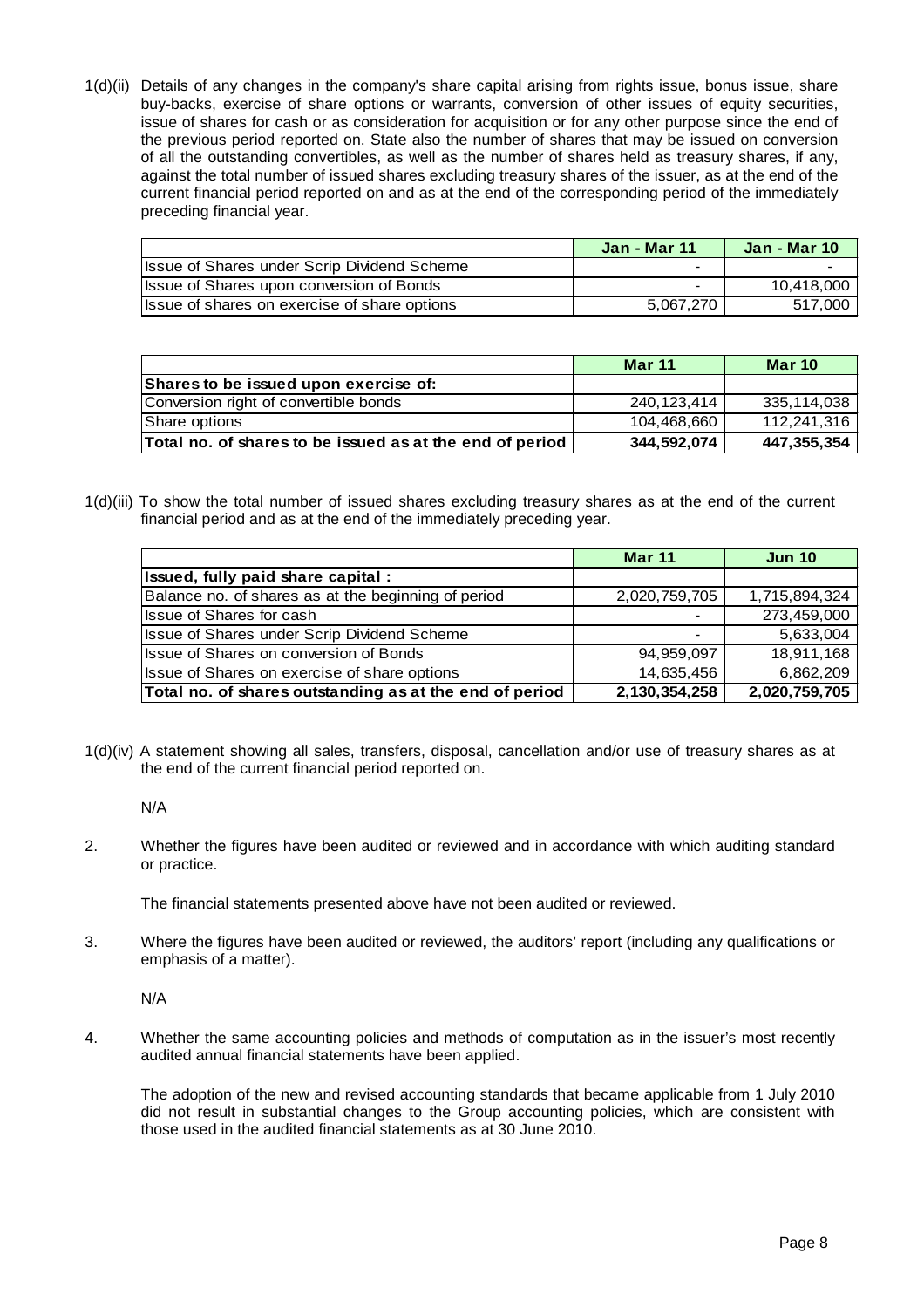5. If there are any changes in the accounting policies and methods of computation, including any required by an accounting standard, what has changed, as well as the reasons for, and the effect of, the changes.

 The Group has applied the same accounting policies and methods of computation in the preparation of the financial statements for the current reporting period compared with the audited financial statements as at 30 June 2010 except for the adoption of new or revised FRS that are mandatory for financial years beginning on or after 1 July 2010. The adoption of these FRS has no significant impact to the Group.

6. Earnings per ordinary share of the Group for the current financial period reported and for the corresponding period of the immediately preceding financial year, after deducting any provision for preference dividends.

| Reported earnings per ordinary share |  |  |
|--------------------------------------|--|--|
|                                      |  |  |

|                                                | <b>Group</b>  |                          |               |                           |  |  |  |
|------------------------------------------------|---------------|--------------------------|---------------|---------------------------|--|--|--|
|                                                |               | <b>Nine Months Ended</b> |               | <b>Three Months Ended</b> |  |  |  |
|                                                | 31 Mar 11     | 31 Mar 10                |               | 31 Mar 10                 |  |  |  |
| (a) Based on weighted average no. of           |               |                          |               |                           |  |  |  |
| shares (cents/share)                           | 14.35         | 13.34                    | 5.98          | 4.42                      |  |  |  |
|                                                |               |                          |               |                           |  |  |  |
| (b) Based on fully diluted basis (cents/share) | 13.19         | 11.68                    | 5.50          | 4.08                      |  |  |  |
| Weighted average no. of shares applicable      |               |                          |               |                           |  |  |  |
| to basic earnings per share                    | 2,107,606,654 | 2,003,170,717            | 2,127,411,533 | 2,018,781,314             |  |  |  |
| Weighted average no. of shares based on        |               |                          |               |                           |  |  |  |
| fully diluted basis                            | 2,411,627,305 | 2,294,339,589            | 2,415,014,102 | 2,390,365,835             |  |  |  |

## **Operational earnings per ordinary share**

|                                                | <b>Group</b> |                          |                           |           |  |  |  |
|------------------------------------------------|--------------|--------------------------|---------------------------|-----------|--|--|--|
| <b>Operational EPS</b>                         |              | <b>Nine Months Ended</b> | <b>Three Months Ended</b> |           |  |  |  |
|                                                | 31 Mar 11    | 31 Mar 10                | 31 Mar 11                 | 31 Mar 10 |  |  |  |
| (a) Based on weighted average no. of           |              |                          |                           |           |  |  |  |
| shares (cents/share)                           | 12.65        | 8.52                     | 5.88                      | 4.15      |  |  |  |
|                                                |              |                          |                           |           |  |  |  |
| (b) Based on fully diluted basis (cents/share) | 11.71        | 7.47                     | 5.41                      | 3.85      |  |  |  |

- 7. Net asset value (for the Issuer and Group) per ordinary share based on the total number of issued shares excluding treasury shares of the issuer at the end of the:
	- (a) current financial period reported on; and
	- (b) immediately preceding financial year.

|                                                                                                       |           | <b>Group</b>     | Company   |           |  |
|-------------------------------------------------------------------------------------------------------|-----------|------------------|-----------|-----------|--|
|                                                                                                       | As at     | As at            | As at     | As at     |  |
| $\vert$ (In cents per share)                                                                          | 31 Mar 11 | <b>30 Jun 10</b> | 31 Mar 11 | 30 Jun 10 |  |
| Net asset value (NAV) per ordinary<br>Ishare based on issued share<br>capital as at end of the period | 74.97     | 70.78            | 73.90     | 76.06     |  |

The NAV for the Group before fair value adjustment reserve, goodwill and other intangibles increased from 99.98 cents/share in June 2010 to 105.20 cents/share in March 2011.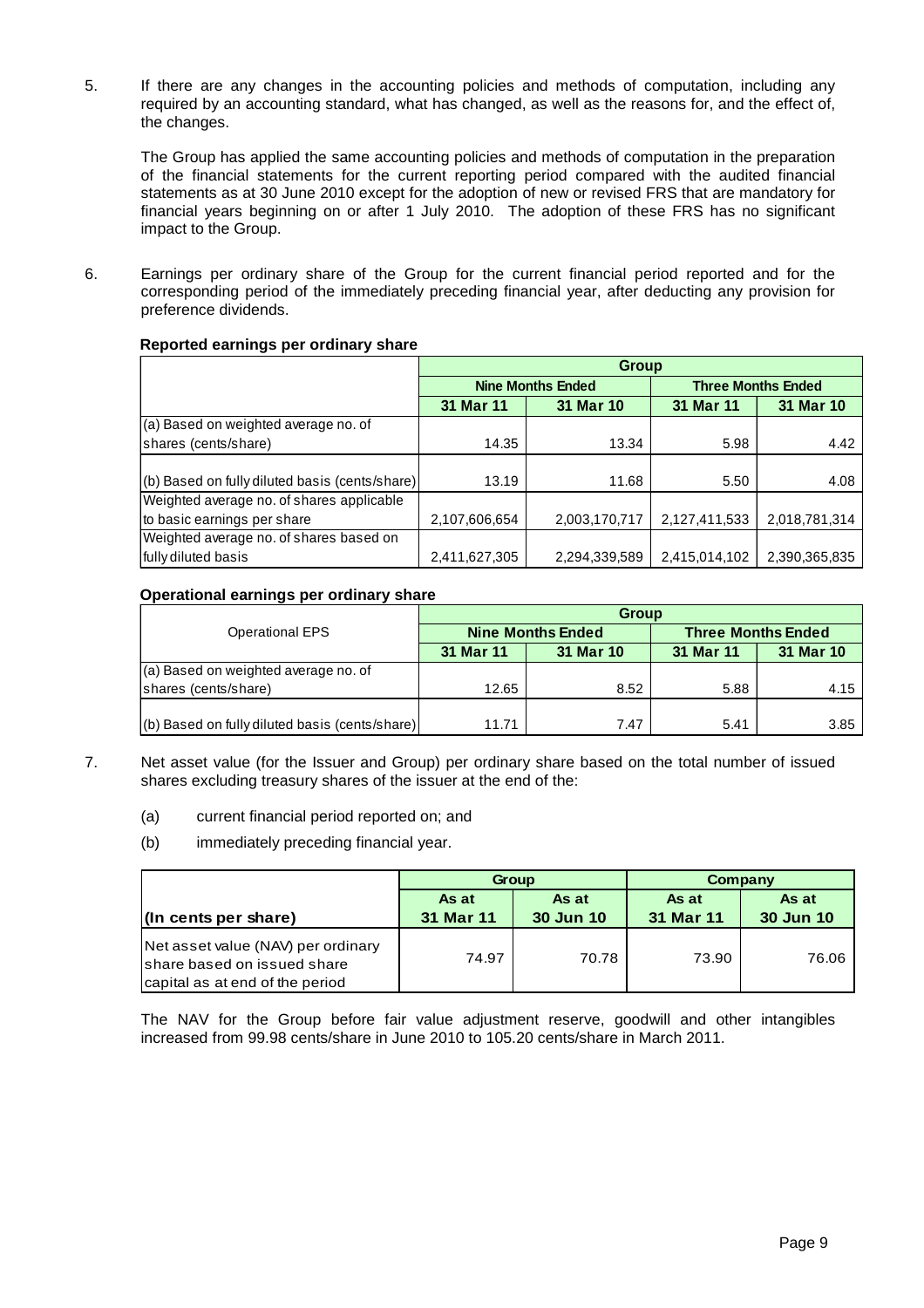- 8. A review of the performance of the Group, to the extent necessary for a reasonable understanding of the Group's business. It must include a discussion of the following:
	- (a) any significant factors that affected the turnover, costs, and earnings of the Group for the current financial period reported on, including (where applicable) seasonal or cyclical factors; and
	- (b) any material factors that affected the cash flow, working capital, assets or liabilities of the Group during the current financial period reported on.

## **Introduction**

As supply chain managers, we are engaged in the sourcing of various agricultural commodities from the producing countries and processing, warehousing, transporting, shipping, distributing and marketing of the same right up to the factory gate of our customers in the destination markets while managing the risks at each stage of the supply chain. From our founding in 1989, the Company has evolved from a single country, single product trader to a multi-country, multi-product supply chain manager. Today, Olam is a leading global integrated supply chain manager for 20 agricultural products and food ingredients, with operations in 65 countries.

In that process of evolution and development, the Olam business model has grown both in depth as well as breadth, pursuing selected value chain adjacencies which both complement and enhance our core supply chain model.

The evolution of our business model over recent years has led us to develop new competencies as we have pursued our strategic goals, including the capabilities to identify, execute and integrate attractive acquisition opportunities in selected countries and within or adjacent to our core value chain activities. Successfully completed transactions have addressed opportunities in both the upstream and midstream parts of the value chain.

Building on existing and new capabilities has included careful expansion upstream into plantation ownership and management (perennial crops), farming (annual crops), dairy farming and forest concessions management. These opportunities, both organic and inorganic, have been pursued in countries that have a comparative advantage to produce these commodities relatively better and at relatively lower costs on a sustainable basis. Pursuit of the more interesting opportunities in the upstream segment has led us to complete transactions in palm and rubber plantations in Africa, almond plantations in Australia, coffee plantation in Laos, peanut farming in Argentina, rice farming in Nigeria and Mozambique, cotton farming in Mozambique, dairy farming in Uruguay and the development of tropical forest concessions in The Republic of Congo (ROC), Gabon and Mozambique.

Similarly, in the midstream part of the value chain, we pursued initiatives in value added processing and manufacturing activities. In the integration initiatives aimed at enhancing the midstream part of our model, we have committed investments in wheat milling in Nigeria and Ghana, sugar milling and refining in India and Indonesia, cocoa processing in Cote d'Ivoire and Nigeria, tomato paste manufacturing in California, dehydrates manufacturing in USA and China, peanut ingredient manufacturing in USA, palmoil refining in the Cote d'Ivoire, mechanical processing of cashews in Cote d'Ivoire and Nigeria, cashew ingredients manufacturing in Vietnam and the USA, spice grinding in Vietnam and saw milling in ROC and Gabon amongst others.

Another area that Olam has earmarked for future entry is to capitalize further on our extensive grower and supplier base in various producing countries by entering the fertilizer manufacturing and distribution businesses, which are closely related to our in-country agricultural base.

In addition, Olam has also diversified into two new businesses which build on latent assets and capabilities that we have developed in the business over the last 20 years:

i) The Commodity Financial Services business (CFS), which benefits from our deep understanding of both commodity and financial markets, as well as our capabilities and knowledge in leading-edge risk management practices; and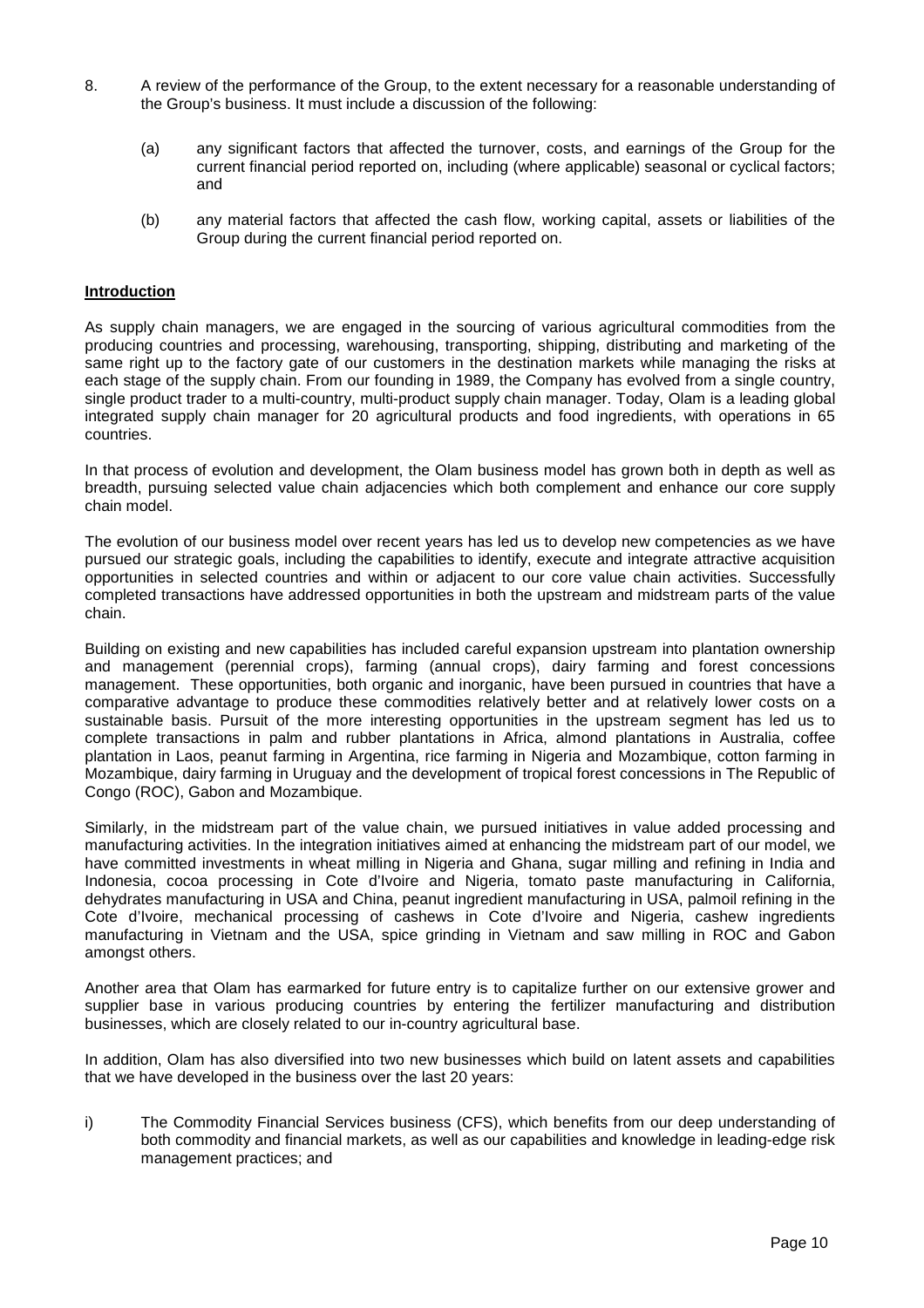ii) Packaged Foods distribution in West Africa, building our own consumer brands which capitalize on our existing knowledge of African markets and operations, brands, and consumers. The foundation for this downstream activity is our knowledge and capabilities related to the management of food supply chains and the common distribution pipeline that we have built for related commodity products (including rice, sugar, wheat flour and dairy products) in West Africa.

## **Business Segmentation and Reporting**

We organize the 20 products into 4 reporting segments. In addition to the products, a  $5<sup>th</sup>$  segment is reported for activities related to CFS. The segmental reporting is described below:

| <b>Business Segment</b>                                                                  | <b>Products</b>                                                                                             |
|------------------------------------------------------------------------------------------|-------------------------------------------------------------------------------------------------------------|
| <b>Edible Nuts, Spices &amp; Beans</b>                                                   | Cashews<br>Peanuts<br>Almonds<br>Spices & Vegetable Ingredients<br>Sesame<br>Beans (Pulses, Lentils & Peas) |
| <b>Confectionery &amp; Beverage Ingredients</b>                                          | Cocoa<br>Coffee<br>Sheanuts                                                                                 |
| Food Staples & Packaged Foods                                                            | Rice<br>Sugar<br>Grains (Wheat, Barley, Corn)<br>Palm Products<br>Dairy Products<br>Packaged Foods          |
| <b>Industrial Raw Materials</b><br>(Earlier called the Fibre & Wood<br>Products segment) | Cotton<br>Wool<br>Wood Products<br>Rubber<br>Agri Inputs (Fertiliser)                                       |
| <b>Commodity Financial Services (CFS)</b>                                                | Market Making<br><b>Risk Management Solutions</b><br><b>Commodity Funds Management</b>                      |

## **Background to analysing our Financial Statements**

#### **Profitability**

- a. **Inclusion of results of companies acquired by the Group**: The 9M FY2011 results include the consolidated results of Gilroy Foods and Flavours (GFF) and NZFSU, the acquisition of which was completed during the year. As a result of the financial impact of these acquisitions, the consolidated results for 9M FY2011 are not strictly comparable to the results of 9M FY2010.
- b. **Gross and Net Contribution:** We measure and track our profitability in terms of Gross Contribution (GC) and Net Contribution (NC) per ton of product supplied. For every transaction, we target a minimum net contribution per ton of product supplied based on the investment, risks, complexities and value added services that we provide to our customers to meet their specific requirements. We are focused on enhancing these margins by providing value added services such as vendor managed inventory solutions (VMI), organic certification, traceability guarantees, fair trade produce certification (FTP), customised grades and quality, processed ingredients supply, proprietary market intelligence and risk management solutions.

GC is calculated as the revenue from the sale of goods plus other income, less the cost of goods sold (raw material costs plus other direct costs, including packing costs etc.), shipping and logistics expenses, claims and commissions, bank charges, net measurement of derivative instruments, gain/loss on foreign exchange and share of gain/loss from jointly controlled entities/associates.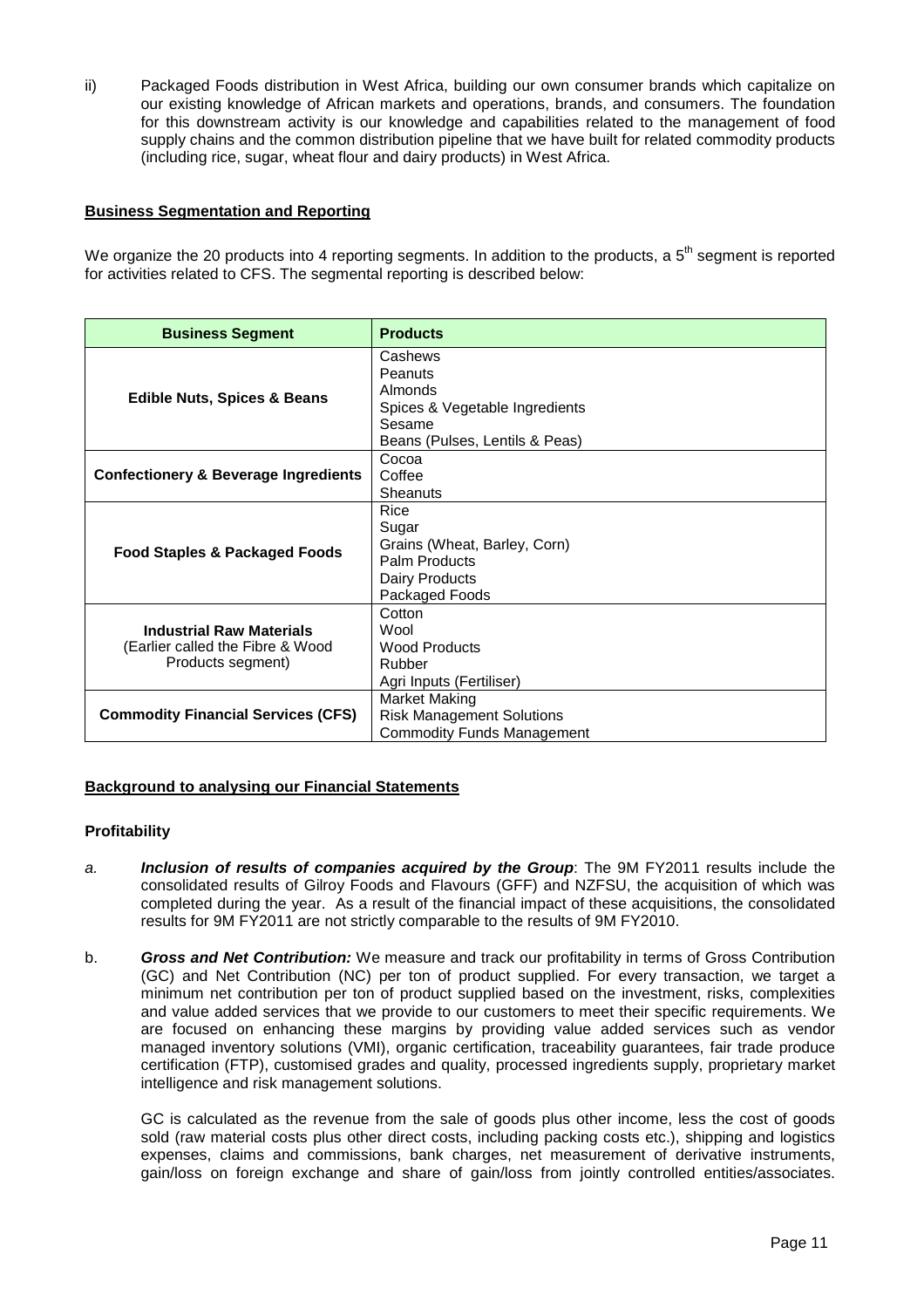For the purposes of determining Net Contribution, finance costs excluding interest on debt for fixed capital investments, net of interest income are reduced from the GC. For analyzing the performance of the group, share of jointly controlled entities/associates has been included in the GC and NC. The proportionate share of volumes has also been included for calculation of GC and NC/ ton. Due to the changes in the segmental reporting, the previous year numbers have been reclassified appropriately.

The computation for GC and NC, together with a comparative statement for the corresponding period of the immediately preceding financial year is as under:

|                                                                       |              | Group                    |          | Group                     |             |                    |  |
|-----------------------------------------------------------------------|--------------|--------------------------|----------|---------------------------|-------------|--------------------|--|
| (in S\$'000)                                                          |              | <b>Nine Months Ended</b> |          | <b>Three Months Ended</b> |             |                    |  |
|                                                                       | 31 Mar 11    | 31 Mar 10                | % change | 31 Mar 11                 | 31 Mar 10   | $\sqrt{\ }$ change |  |
|                                                                       |              |                          |          |                           |             |                    |  |
| <b>Total Revenue</b>                                                  | 11,357,825   | 7,482,737                |          | 4,773,406                 | 2,757,178   |                    |  |
| Add:                                                                  |              |                          |          |                           |             |                    |  |
| - Share of gain from jointly controlled entities / associates         | 12,492       | 8,476                    |          | 8,096                     | 3,675       |                    |  |
| Less:                                                                 |              |                          |          |                           |             |                    |  |
| - Interest income                                                     | (19,256)     | (13,292)                 |          | (7, 328)                  | (1,595)     |                    |  |
|                                                                       |              |                          |          |                           |             |                    |  |
| - Cost of goods sold, shipping and logistics, commissions and claims  | (10,311,412) | (6,676,520)              |          | (4,555,890)               | (2,493,857) |                    |  |
| - Net measurement of derivative instruments, gain / (loss) on foreign |              |                          |          |                           |             |                    |  |
| exchange, bank charges                                                | (9, 424)     | 24,700                   |          | 152,192                   | 10,913      |                    |  |
| - Negative goodwill on acquisitions                                   | (41, 832)    | (118, 579)               |          | (5,382)                   | (27, 456)   |                    |  |
| <b>Gross Contribution (GC)</b>                                        | 988,393      | 707,522                  | 39.7%    | 365,094                   | 248,858     | 46.7%              |  |
| GC per Ton                                                            | 160          | 137                      | 17.1%    | 162                       | 137         | 18.2%              |  |
| Less:                                                                 |              |                          |          |                           |             |                    |  |
| - Net interest on working capital                                     | (173, 343)   | (140, 994)               |          | (59, 742)                 | (43, 424)   |                    |  |
| Net Contribution (NC)                                                 | 815,050      | 566,528                  | 43.9%    | 305,352                   | 205,434     | 48.6%              |  |
| <b>NC</b> per Ton                                                     | 132          | 110                      | 20.6%    | 136                       | 113         | 19.7%              |  |

- c. **Volumes:** Volumes include proportionate share of volumes from the jointly controlled entities/ associates. Volume is one of the key drivers to our profitability. Given our integration and end-to-end supply chain capabilities, we seek to match the supply of our products with demand from our customers. The volume of agricultural products that we supply is largely within our control and is a function of the strength of our supply chain infrastructure in the origins (producing countries) and the markets (consuming countries).
- d. **Seasonality:** The production of agricultural products is globally, seasonal in nature. The seasonality of the products in our portfolio depends on the location of the producing country. The harvesting season for most of the agricultural products for countries situated in the northern hemisphere generally falls between October and March. Countries in the southern hemisphere have harvesting seasons between April and September. It is also not unusual to experience both delays as well as early starts to the harvesting seasons in these countries based on actual weather patterns in a particular year. In addition to an early or delayed harvesting season, the precise timing and size of arrivals of these products can also vary based on the farmer's selling decisions; these are mainly a function of the farmer's view on prices and inventory holding capacity. The majority of our origins are located in the northern hemisphere. Consequently, our earnings tend to be relatively higher in the Second Half of the Financial Year (January to June) compared to the First Half of the Financial Year (July to December).

Based on this seasonality, we have observed the phasing and range of our earnings to be as follows:

| O1          | Q2         | $1St$ Half | Q3          | Q4          | $2^{nd}$ Half |
|-------------|------------|------------|-------------|-------------|---------------|
| July - Sept | Oct - Dec  | July – Dec | Jan - March | Apr – June  | Jan – June    |
| $5 - 10%$   | $25 - 30%$ | $30 - 40%$ | $35 - 40%$  | $25 - 30\%$ | $60 - 70%$    |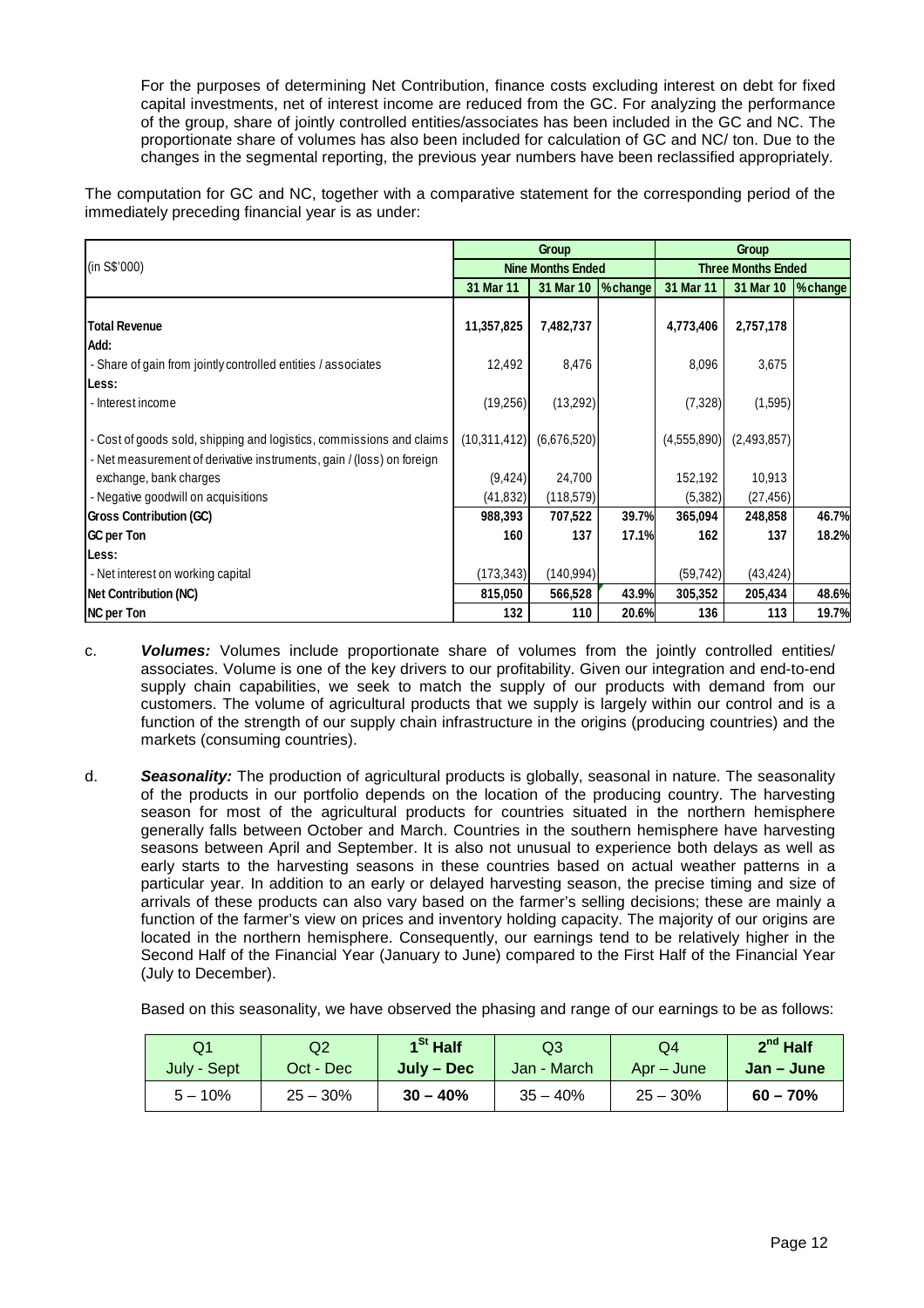## **Balance Sheet and Cash Flow Statement**

Working capital is deployed to fund inventories, trade and other receivables, margin accounts with brokers, advance payments to suppliers, trade payables and accruals. Working capital needs fluctuate constantly due to changes in the volume and prices of agricultural products. This may cause either an increase or decrease in funds allocated to operations. In 9M FY2011 prices across our portfolio had seen very sharp increase which in turn has resulted in higher working capital investment during this period. A large part (around 88%) of working capital is used to fund the liquid hedged inventories that meet four qualifying conditions:

- 1) non-perishability (all commodities in Olam's portfolio are non perishable with a shelf life of minimum 2 years or above);
- 2) limited obsolescence risk (not easily substitutable or not likely to go out of style or fashion),
- 3) hedged or sold forward (no inventory value erosion risk as the inventory is hedged), and
- 4) liquid (can be converted into cash at short notice).

These inventories and secured receivables are therefore liquid assets and are regarded as near cash. Changes in working capital are therefore not permanent deployment of funds as this capital gets converted into cash when goods are delivered to customers or tendered on the Exchange and monies are collected.

## **Profit and Loss Statement**

The company has had a very strong 9M FY2011 with record growth in earnings (excluding negative goodwill on acquisitions (net of transaction costs), classified as **"exceptional gain"**). The period was characterized by sharply rising commodity prices, with several agricultural commodities reaching historical highs. In addition to rising prices, there was also substantial increase in volatility across the agricultural complex.

In 9M FY2011, Net Contribution margin (NC) has grown from S\$110 per ton in 9M FY2010 to S\$132 in 9M FY2011 (20.6% improvement in NC margin per ton). Margin growth accounted for 59% growth in overall NC, while volume growth accounted for the balance of the 41% growth in NC.

The Company grew its sales volume by 19.3% and sales revenue by 53.1% in 9M FY2011 compared to 9M FY2010. Excluding the exceptional gain in both periods, operational net profit after tax increased by 55.9% from S\$170.6 million in 9M FY2010 to S\$265.9 million in 9M FY2011. Other income includes exceptional gain of S\$41.8 million compared to S\$118.6 in 9M FY2010. It also includes gain on fair valuation of Biological Assets of S\$45.8 million (NIL in 9M FY2010) pertaining to Edible Nuts, Spices and Beans, and Food Staples and Packaged Foods segments. All operational costs attributable to these biological assets have been charged to the profit and loss account as period costs. We classify our biological assets valuation gain or loss into two categories: 1) Operational biological assets gain or loss; and 2) Non-operational biological assets gain or loss. Operational biological assets gain or loss refer to gains or losses resulting from changes in productive capacity or costs of the underlying biological asset while non operational biological assets gain or loss refer to changes in biological asset value resulting from changes in valuation assumptions including price, discounting rates etc. On this basis, for 9M FY2011, all biological assets valuation gains of S\$45.8 million are operational.

The demand for Food Raw Materials and Ingredients category, which is made up of Edible Nuts, Spices and Beans, Confectionery and Beverage Ingredients and Food Staples and Packaged Foods segments accounted for 78.2% of our revenue in 9M FY2011. Sales Volume for the Food category increased by 20.2% in 9M FY2011 compared to 9M FY2010. Net contribution (NC) for this segment increased by 40.0% in 9M FY2011 compared to 9M FY2010. NC per ton also increased by 16.5% to S\$127 per ton in 9M FY2011 from S\$109 per ton in 9M FY2010.

The Industrial Raw Materials category includes four agri-commodities, namely Cotton, Wool, Rubber and Wood Products. This category accounted for the remaining 21.8% of our revenue in 9M FY2011. Sales Volume for this category grew by 15.6% in 9M FY2011 compared to 9M FY2010. Net Contribution for this category increased by 78.1% in 9M FY2011 compared to 9M FY2010; NC per ton grew by 53.9% to S\$135 per ton from S\$88 per ton in 9M FY2011.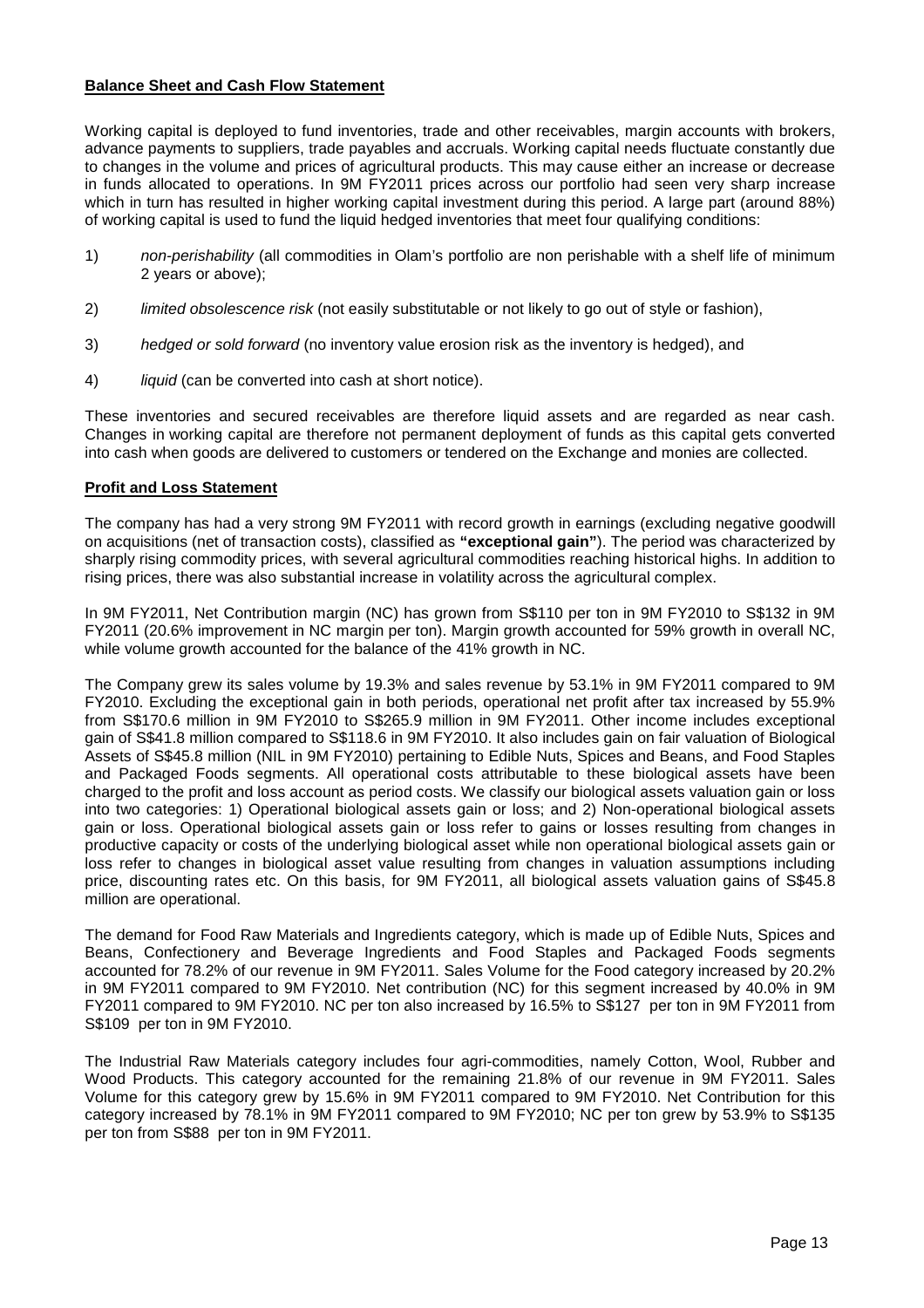# **Segmental Analysis**

The following table provides the segmental breakdown on Sales Volume, Sales Revenue, Gross Contribution (GC) and Net Contribution (NC) for 9M FY2011:

#### **Cumulative**

|                                     | <b>Sales Volume</b> | (in Metric Tons) | <b>Sales Revenue</b><br>(in S\$'000) |               | <b>Gross Contribution (GC)</b><br>(in S\$'000) |               | <b>Net Contribution</b><br>(NC) (in S\$'000) |               |
|-------------------------------------|---------------------|------------------|--------------------------------------|---------------|------------------------------------------------|---------------|----------------------------------------------|---------------|
| <b>Segment</b>                      | <b>Mar 11</b>       | <b>Mar 10</b>    | <b>Mar 11</b>                        | <b>Mar 10</b> | <b>Mar 11</b>                                  | <b>Mar 10</b> | Mar <sub>11</sub>                            | <b>Mar 10</b> |
| <b>Edible Nuts, Spices &amp;</b>    |                     |                  |                                      |               |                                                |               |                                              |               |
| <b>Beans</b>                        | 904,438             | 767,853          | 1,686,689                            | 1,010,702     | 211,303                                        | 146,106       | 192,823                                      | 130,310       |
| Per ton (S\$)                       |                     |                  |                                      |               | 234                                            | 190           | 213                                          | 170           |
| <b>Confectionery &amp; Beverage</b> |                     |                  |                                      |               |                                                |               |                                              |               |
| Ingredients                         | 1,155,521           | 1,013,633        | 4,729,147                            | 2,956,921     | 285,715                                        | 200,629       | 210,504                                      | 136,589       |
| Per ton (S\$)                       |                     |                  |                                      |               | 247                                            | 198           | 182                                          | 135           |
| <b>Food Staples &amp; Packaged</b>  |                     |                  |                                      |               |                                                |               |                                              |               |
| <b>Foods</b>                        | 2,980,237           | 2,412,753        | 2,349,725                            | 2,053,324     | 267,061                                        | 211,788       | 239,282                                      | 192,187       |
| Per ton (S\$)                       |                     |                  |                                      |               | 90                                             | 88            | 80                                           | 80            |
| <b>Industrial Raw Materials*</b>    | 1,118,116           | 966,876          | 2,446,849                            | 1,300,287     | 201,771                                        | 126,253       | 151,345                                      | 84,995        |
| Per ton (S\$)                       |                     |                  |                                      |               | 180                                            | 131           | 135                                          | 88            |
| <b>Commodity Financial</b>          |                     |                  |                                      |               |                                                |               |                                              |               |
| <b>Services</b>                     | ٠                   | ٠                |                                      |               | 22,543                                         | 22,746        | 21,096                                       | 22,447        |
| <b>Total</b>                        | 6,158,312           | 5,161,115        | 11,212,410                           | 7,321,234     | 988,393                                        | 707,522       | 815,050                                      | 566,528       |
| Per ton (S\$)                       |                     |                  |                                      |               | 160                                            | 137           | 132                                          | 110           |

#### **Quarter**

|                                     |               | <b>Sales Volume</b><br>(in Metric Tons) | <b>Sales Revenue</b><br>(in S\$'000) |               | <b>Gross Contribution (GC)</b><br>(in S\$'000) |               | <b>Net Contribution</b><br>(NC) (in S\$'000) |               |
|-------------------------------------|---------------|-----------------------------------------|--------------------------------------|---------------|------------------------------------------------|---------------|----------------------------------------------|---------------|
| <b>Segment</b>                      | <b>Mar 11</b> | <b>Mar 10</b>                           | <b>Mar 11</b>                        | <b>Mar 10</b> | <b>Mar 11</b>                                  | <b>Mar 10</b> | <b>Mar 11</b>                                | <b>Mar 10</b> |
| <b>Edible Nuts, Spices &amp;</b>    |               |                                         |                                      |               |                                                |               |                                              |               |
| <b>Beans</b>                        | 343,743       | 256,843                                 | 671,853                              | 311,021       | 84,516                                         | 58,813        | 80,975                                       | 56,740        |
| Per ton (S\$)                       |               |                                         |                                      |               | 246                                            | 229           | 236                                          | 221           |
| <b>Confectionery &amp; Beverage</b> |               |                                         |                                      |               |                                                |               |                                              |               |
| <b>Ingredients</b>                  | 509,823       | 426,821                                 | 2,308,761                            | 1,305,755     | 113,884                                        | 70,875        | 87,289                                       | 49,953        |
| Per ton (S\$)                       |               |                                         |                                      |               | 223                                            | 166           | 171                                          | 117           |
| <b>Food Staples &amp; Packaged</b>  |               |                                         |                                      |               |                                                |               |                                              |               |
| <b>Foods</b>                        | 990,723       | 799,153                                 | 726,814                              | 689,885       | 77,401                                         | 69,053        | 67,067                                       | 63,570        |
| Per ton (S\$)                       |               |                                         |                                      |               | 78                                             | 86            | 68                                           | 80            |
| <b>Industrial Raw Materials*</b>    | 409,213       | 332,340                                 | 1,028,310                            | 404,859       | 84,462                                         | 41,042        | 65,147                                       | 26,276        |
| Per ton (S\$)                       |               |                                         |                                      |               | 206                                            | 123           | 159                                          | 79            |
| <b>Commodity Financial</b>          |               |                                         |                                      |               |                                                |               |                                              |               |
| <b>Services</b>                     |               |                                         |                                      |               | 4,831                                          | 9,075         | 4,874                                        | 8,895         |
| <b>Total</b>                        | 2,253,502     | 1,815,157                               | 4,735,738                            | 2,711,520     | 365,094                                        | 248,858       | 305,352                                      | 205,434       |
| Per ton (S\$)                       |               |                                         |                                      |               | 162                                            | 137           | 136                                          | 113           |

\*Sales volume for Wood Products is measured in cubic meters.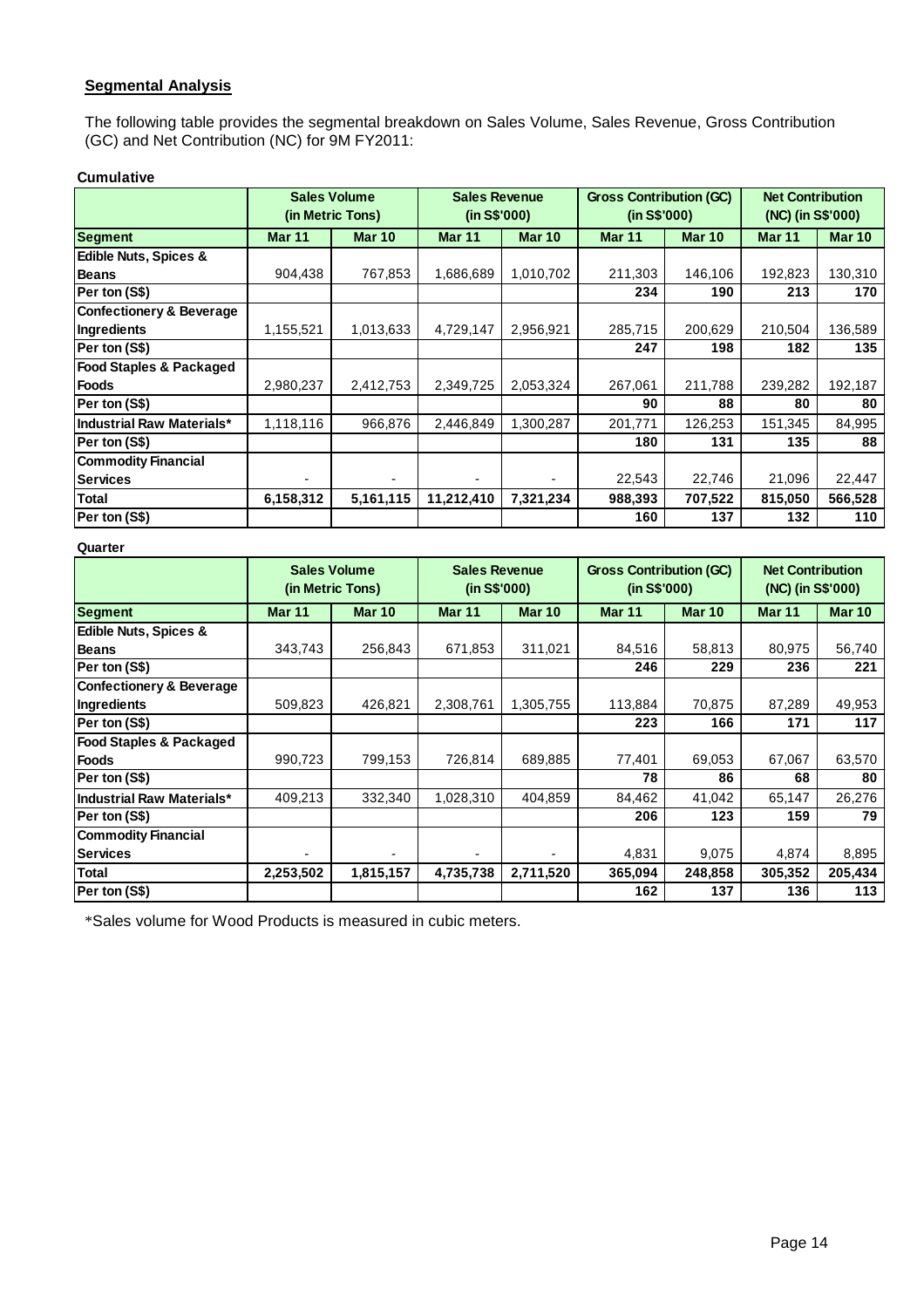The **Edible Nuts, Spices & Beans segment** registered volume growth of 17.8%, revenue growth of 66.9%, GC growth of 44.6% and NC growth of 48.0% compared to 9M FY2010. NC per ton in this segment grew 25.6% from S\$170 to S\$213. The growth in NC per ton was mainly driven by selective initiatives to integrate the business upstream (plantations and farming) and in midstream processing activities. The Gilroy acquisition has been smoothly integrated with our Spices and Vegetable Ingredients business during the year. The result of this operation has exceeded the investment thesis. The edible nuts division (cashews, peanuts and almonds) continues to perform strongly. We are in the process of harvesting the Almonds from our orchards in Australia. The yields during the year are expected to be slightly lower on account of very wet conditions, as well as the floods that beset Australia during the season. The impact of lower yields is not expected to be material.

The **Confectionery & Beverage Ingredients segment** registered volume growth of 14.0%, 42.4% growth in GC and 54.1% growth in NC compared to 9M FY2010. More importantly, this segment grew its NC per ton by 35.2% from S\$135 in 9M FY2010 to S\$182 in 9M FY2011. The cocoa business has experienced some adverse effects, particularly in terms of lower volumes, due to the political uncertainty in Cote d'Ivoire. However, the margins have been significantly better, more than compensating for the lower volumes. The situation in Cote d'Ivoire is fast returning to normal and cocoa shipments are expected to resume shortly. The coffee business continues to perform well across its key origins in West and East Africa (Cameroon, Cote d'lvoire, Tanzania, Uganda and Burundi) and Asia (India, Indonesia, Vietnam, Laos). Our new operations in Mexico have got off to a good start. Trading conditions have been mixed in the key Arabica origins, with difficult trading conditions in Brazil and Peru, and favourable trading conditions in Colombia and Honduras.

The **Food Staples & Packaged Foods segment** achieved volume growth of 23.5%, GC growth of 26.1%, and NC growth of 24.5% respectively compared to 9M FY2010. This strong volume growth was led by the wheat business, with strong market share growth in the African markets. NC per ton grew by 0.8% from S\$79.6 in 9M FY2010 to S\$80.2 in 9M FY2011. More importantly, NC for the quarter grew by 5.5%. NC per ton decreased from S\$79.5 to S\$67.6 in Q3 FY2011, a drop of 15.0%. Our investment in OCDL, the dairy processing operation in New Zealand, underperformed during the period on account of the surprisingly high milk price announced by Fonterra in February for the FY2011 season. This led to poor viability for most dairy processors during this period. In the case of NZ Farming Systems Uruguay (NZFSU), the loss for this period was expected. Upon gaining control of the NZFSU pursuant to our takeover offer in September 2010, we have restructured the board, revamped management, drawn up a new business plan and have begun to execute the new business plan. This plan calls for additional capital expenditure, estimated at US\$110 million, to take the operation to full potential. As a result of these changes, the operations have seen improvements and the expected net loss has been reduced.

The **Industrial Raw Materials segment** saw volume growth of 15.6%, GC growth of 59.8%, and NC growth of 78.1% compared to 9M FY2010. This segment constituted 18.2% of the Company's volumes, 21.8% of its revenues, 20.4% of its GC and 18.6% of its NC. NC per ton in this segment grew by 53.9% from S\$88 in 9M FY2010 to S\$135 in 9M FY2011. Cotton prices have come down from their historical highs. This should release working capital invested in the business post the end of Q3 FY2011. The unprecedented floods in Queensland is not expected to have any material impact on our cotton operations for this year. The cotton business has seen strong improvement in margins during this period. The Wood Products business has performed slightly below expectation due to sluggish demand in Europe and Asia. The integration of TT Timber assets acquired earlier this year has progressed smoothly. The Group's expansion into South America (Costa Rica, Panama and El Salvador) to source plantation teak has also been successful during this period.

The **Commodity Financial Services (CFS) segment** had a difficult quarter due to volatility in commodity prices and contributed to 2.6% of the Group's NC with S\$21.1 million as against a NC of S\$22.4 million in 9M FY2010. However, the key activities of the group, market making of commodity options and risk management solutions, continue to develop well in line with our business plans.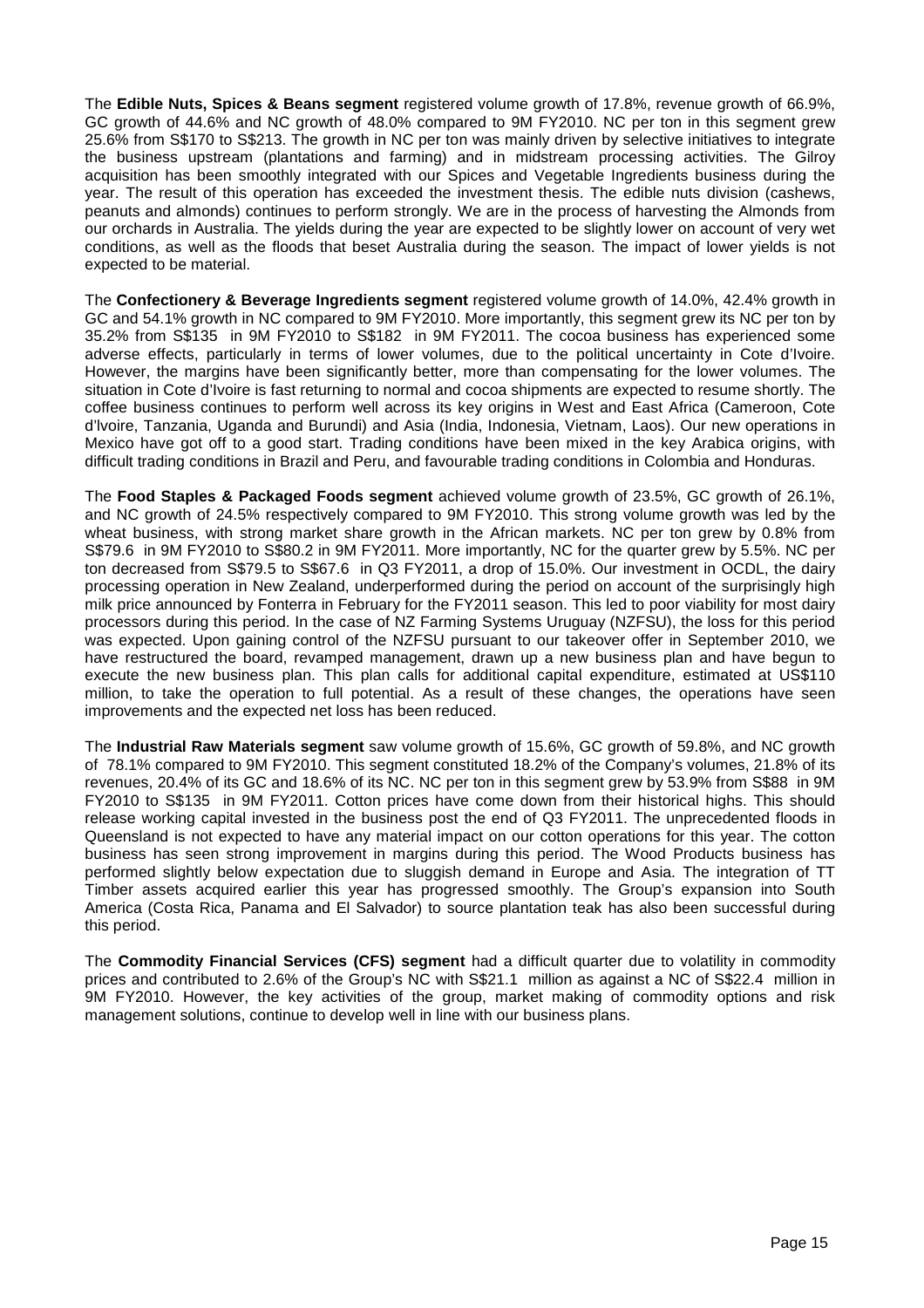### **Costs and Expenses**

- Q3 FY2011: Overhead expenses at S\$140.8 million for Q3 FY2011 were 43.5% higher than the corresponding quarter in FY2010, mainly on account of increased overheads for recently acquired businesses and for the provision of additional performance incentives in Q3 FY2011 compared to Q3 FY2010.
- 9M FY2011: Overhead expenses at S\$452.0 million for 9M FY2011 were 34.0% higher than 9M FY2010 for the reasons cited above. However, the overhead to sales ratio has improved from 4.6% in 9M FY2010 to 4.0% in 9M FY2011.

#### **Taxation**

- Q3 FY2011: Income Tax provisions have increased to S\$24.1 million for Q3 FY2011 as compared to S\$10.4 million for Q3 FY2010, primarily due to the growing earnings contribution from higher tax jurisdictions, including Australia and the USA.
- 9M FY2011: Similarly, there has been a significant increase in Income Tax provisions to S\$45.2 million for 9M FY2011 as compared to S\$21.4 million for 9M FY2010 for the reasons cited above.

#### **Net profit after tax**

- Q3 FY2011: Excluding exceptional gain in both periods, operational profit after tax increased by 48.0% to S\$124.0 million from S\$83.8 million in Q3 FY 2010. Net profit after tax increased by 41.4% to S\$126.2 million for Q3 FY2011 from S\$89.3 million in Q3 FY2010 (including exceptional gains in both periods).
- 9M FY2011: Excluding the exceptional gains in both periods, operational profit after tax increased by 55.9% to S\$265.9 million from S\$170.6 million in 9M FY2010. Net profit after tax increased by 12.9% to S\$301.7 million for 9M FY2011 from S\$267.2 million in 9M FY2010 (including exceptional gains in both periods).

#### **Balance Sheet & Cash Flow**

During 9M FY2011, the industry continued to experience significant increases in the prices of various commodities, especially Cotton. The application of provisions under FRS39 affects equity and fair value of derivative financial instruments in the Balance Sheet. As a result, there has been a significant increase in "Fair value of derivative financial instruments" under current assets and current liabilities of S\$6,589,1 million and S\$5,728.3 million respectively. Since we participate in this industry as supply chain managers and not as positional / directional traders, market volatility, as in past periods, has had limited impact on the profitability of the Group during this period.

#### **Property, plant and equipment**

During 9M FY2011, property, plant and equipment increased from S\$1,054.2 million to S\$1,433.9 million. The increase of S\$379.7 million was mainly on account of purchase of Gilroy Foods' assets in USA and consolidation of NZ Farming Systems Uruguay (NZFSU).

#### **Current Assets**

#### **Debtors Analysis**

Debtor days as at 31 March 2011 increased to 22 days as compared to 20 days as at 31 March 2010.

#### **Stocks**

Stock turnover days decreased to 100 days as at 31 March 2011, as compared to 106 days as at 31 March 2010. Stock value increased by S\$1,163.2 million to S\$3,747.3 million, from S\$2,584.0 million as on 30 June 2010 mainly due to higher prices of the commodities.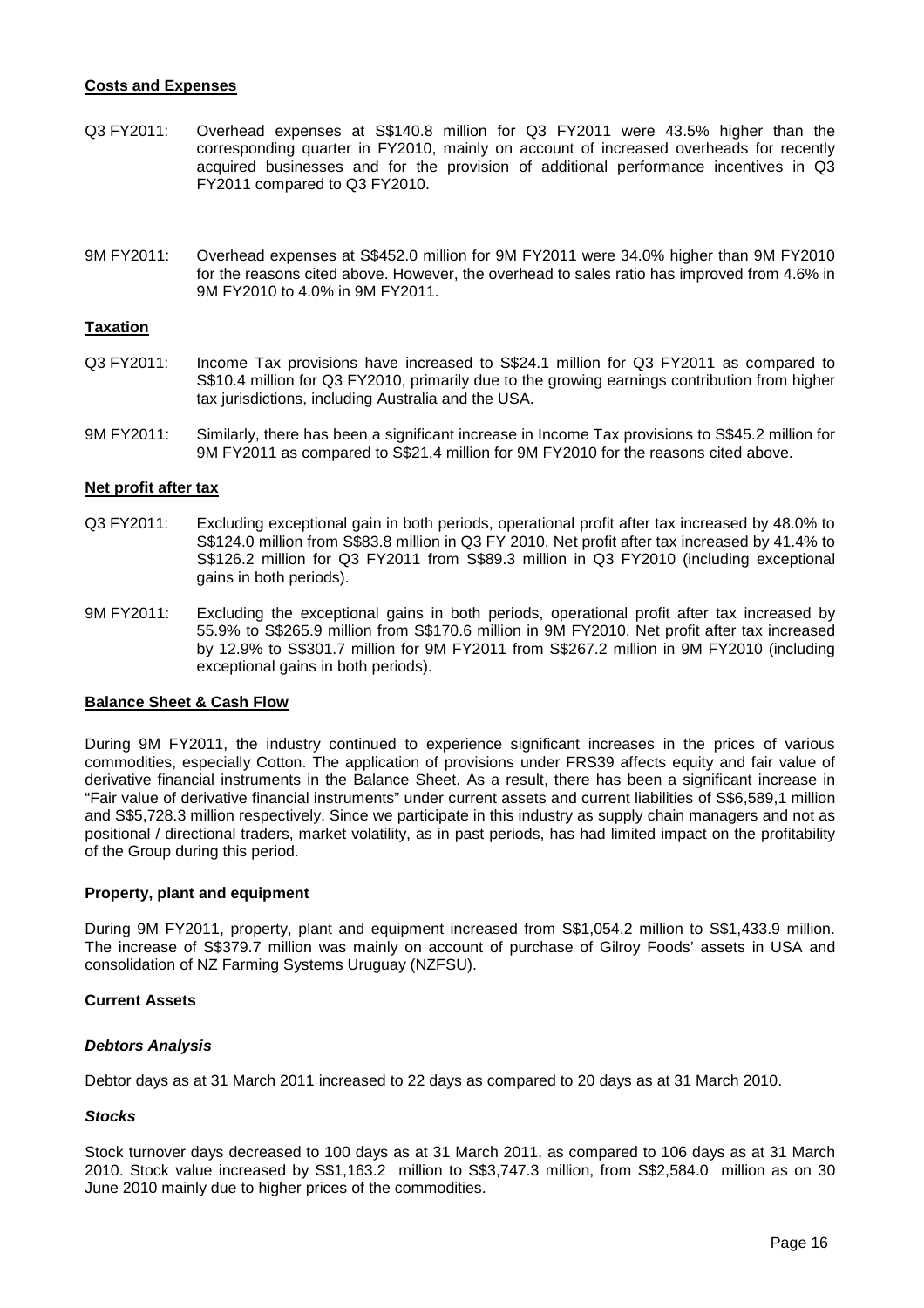## **Advance to Suppliers**

Advance to Suppliers days decreased to 12 days as at 31 March 2011 from 18 days as at 31 March 2010. The advances increased from S\$237.8 million as at 30 June 2010 to S\$474.8 million as at 31 March 2011.

Overall, the cash to cash cycle came down from 128 days as at 31 March 2010 to 112 days as at 31 March 2011.

#### **Cash and Fixed Deposits**

Cash and Fixed Deposits increased by 16.7% to S\$783.8 million as on 31 March 2011 from S\$671.5 million as on 30 June 2010.

#### **Borrowings**

Borrowings increased to S\$6,678.2 million as of end of March 2011 from S\$4,503.0 million as of 30 June 2010. This increase was mainly on account of significant increase in working capital requirements arising out of an increase in commodity prices. The borrowings, net of cash and cash equivalents, amounted to S\$5,894.4 million as compared to S\$3,831.5 million as at 30 June 2010. Net Debt to Equity ratio increased from 2.48 in Q2 FY2011 to 2.63 in 9M FY2011. Due to ongoing shipments of products against the sales book and any decrease in commodity prices (mainly cotton and cocoa), the working capital investment is expected to come down significantly in Q4 FY2011.

#### **Non-current liabilities - Convertible Bonds**

The amount in the balance sheet represents the debt component along with accrued interest for both the outstanding Convertible Bonds of principal value US\$18.7 million issued in FY2009 and Convertible Bonds issued in Q1 FY2011 with a principal value of US\$500 million

## **Equity**

Total share capital and reserves (before Fair Value Adjustment Reserves and Non-controlling interest) increased by 10.9% from S\$2,020.3 million as of 30 June 2010 to S\$2,241.2 million as of 31 March 2011. Fair Value Adjustment Reserves increased from (S\$248.4) as of 30 June 2010 to (S\$277.8) million as of 31 March 2011

During 9M FY2011, the Company issued 109,594,553 shares on conversion of bonds and exercise of share options

#### **Other Developments**

On April 11 2011, the company announced that Tata Chemicals Limited ("TCL"), a part of the Tata Group of Companies, and a global company with business interests that focus on living, industry and farm essentials, will invest US\$290 million to acquire 25.1% equity stake in the Urea Manufacturing Project ("Project") in Gabon from Olam and the government of the Republic of Gabon ("RoG"). The investment by TCL represents an Enterprise Valuation ("EV") of US\$2 billion for the Project or a 54% premium over its book value. Assuming US\$845 million of debt, this translates to an equity valuation of US\$1.155 billion or a premium of 154% over the book value of equity. As a result of this investment, Olam's share of the total equity investment in the Project will reduce from US\$364 million to US\$146 million.

On April 21, 2011 the company announced that it has notified NZ Farming Systems Uruguay Limited ("NZFSU'") of its intention to make a cash offer at NZ\$0.70 per share for all of the shares in NZFSU that it does not already own ("the Offer"). The Offer gives shareholders another opportunity to exit at the same price offered in Olam's 2010 Takeover Offer, despite the increase in capital requirements and changes to the business outlook for NZFSU compared with the earlier NZFSU Board's forecasts at the time of the previous offer.

9. Where a forecast, or a prospect statement, has been previously disclosed to shareholders, any variance between it and the actual results.

There was no forecast made by the Company.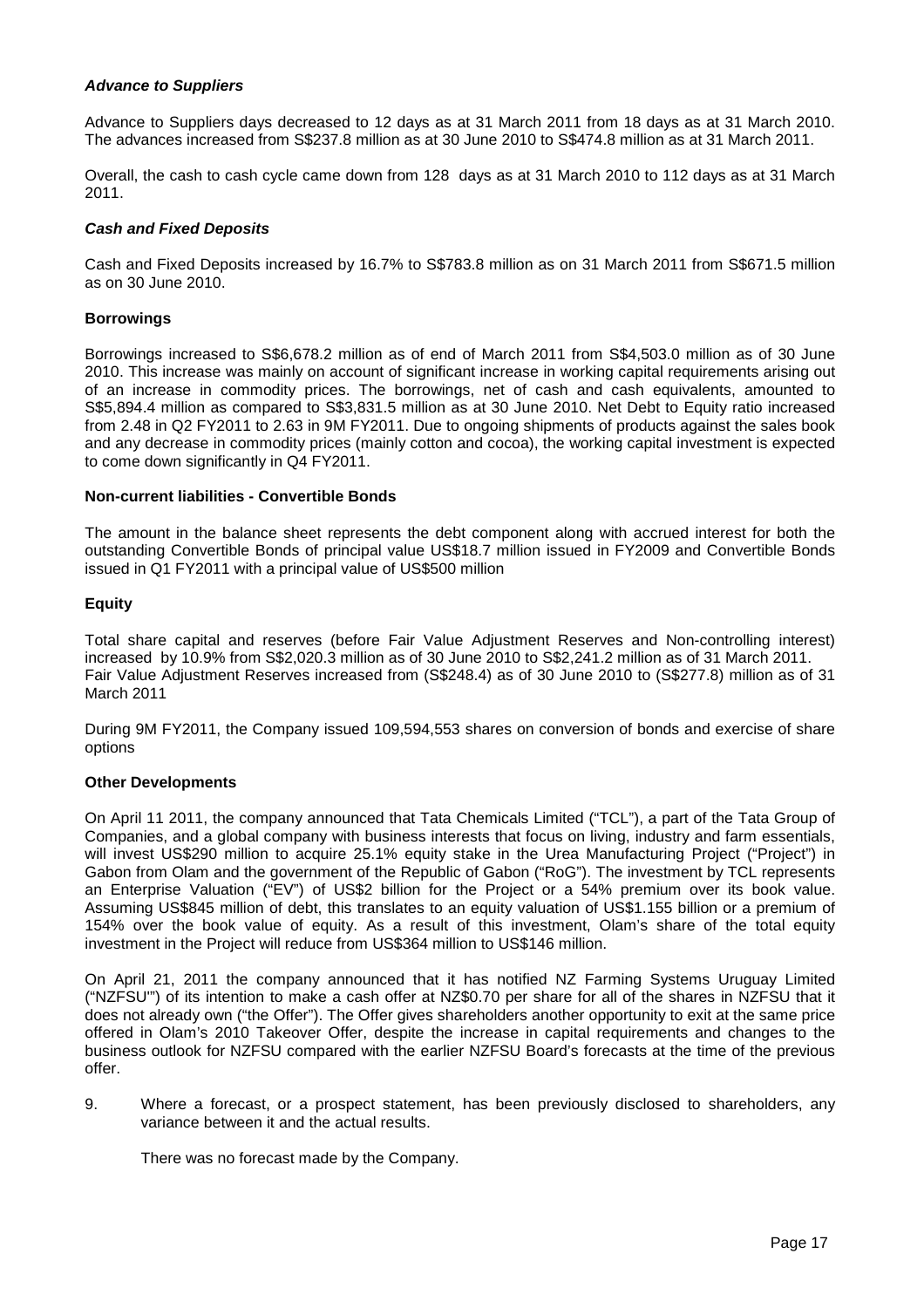10. A commentary at the date of the announcement of the significant trends and competitive conditions of the industry in which the Group operates and any known factors or events that may affect the Group in the next reporting period and the next 12 months.

During the period and in the recent past, the Company announced a number of organic capex projects and acquisitions. The acquisitions are subject to certain closing conditions and approvals from relevant authorities. The outcomes of these transactions are uncertain until these conditions are met and / or approvals are granted.

The Group constantly reviews corporate development opportunities which are in line with our corporate growth strategy. Some of these are in the nature of acquisitions and joint ventures. The Group is currently in discussions with various parties on such opportunities. If any of these opportunities were to materialize these may have an effect on the financials of the Group.

The Group believes that the impact of floods in Australia and the current political situation in Cote d'Ivoire on their businesses is not material. A more detailed explanation in this regard is provided in the Segmental Analysis section.

Given the strong performance recorded by the Group in 9M FY2011 and the continued execution of our long term strategic growth plans, the Group continues to be positive about its prospects for the remainder of FY2011.

## 11. Dividend

(a) Current Financial Period Reported On 31 March 2011

Any dividend recommended for the current financial period reported on?

NIL

(b) Corresponding Period of the Immediately Preceding Financial Year.

Any dividend declared for the corresponding period of the immediately preceding financial year?

A one-tier tax exempt interim dividend of 2 cents per ordinary share.

(c) Whether the dividend is before tax, net of tax or tax exempt. If before tax or net of tax, state the tax rate and the country where the dividend is derived. (If the dividend is not taxable in the hands of shareholders, this must be stated).

N.A

(d) Date payable

N.A

(e) Books closure date

N.A

12. If no dividend has been declared/recommended, a statement to that effect.

N.A